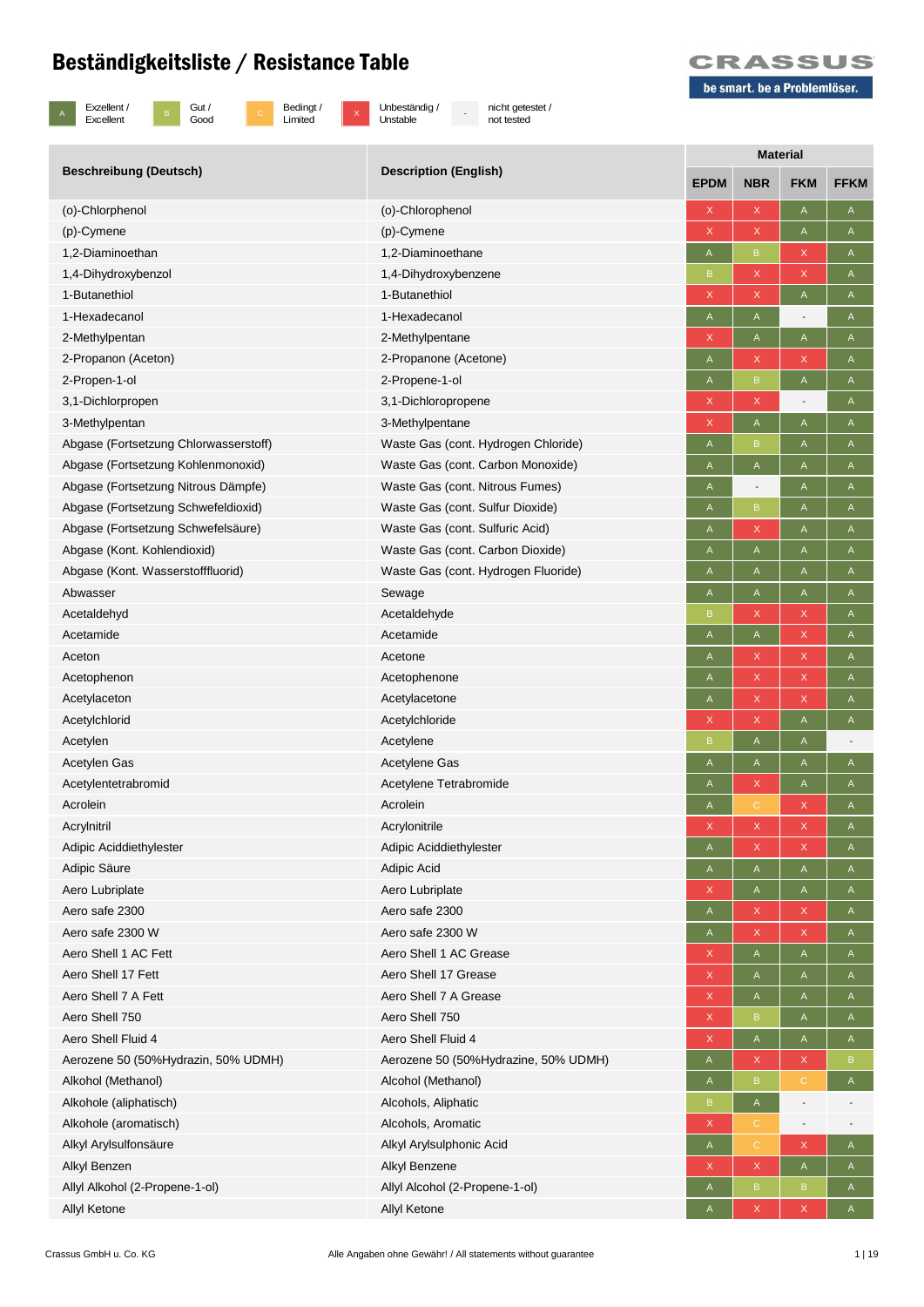

B Gut /<br>Good

c Bedingt /<br>Limited

x Unbeständig /<br>Unstable

- nicht getestet / not tested



|                                                |                                                  | <b>Material</b> |             |                            |                          |  |  |
|------------------------------------------------|--------------------------------------------------|-----------------|-------------|----------------------------|--------------------------|--|--|
| <b>Beschreibung (Deutsch)</b>                  | <b>Description (English)</b>                     | <b>EPDM</b>     | <b>NBR</b>  | <b>FKM</b>                 | <b>FFKM</b>              |  |  |
| Allylchlorid (3-Chlor-1-Propen)                | Allyl Chloride (3-Chloro-1-Propene)              | X               | X           |                            | Α                        |  |  |
| Aluminium Hydroxidlösung                       | Aluminum Hydroxide Solution                      | A               | A           | A                          | A                        |  |  |
| Aluminium-Acetat                               | Aluminium Acetat                                 | A               | В           | $\boldsymbol{\mathsf{X}}$  | A                        |  |  |
| Aluminiumbromid                                | Aluminium Bromide                                | A               | Α           | $\mathsf A$                | A                        |  |  |
| Aluminiumchloridlösung                         | Aluminum Chloride Solution                       | A               | Α           | $\mathsf A$                | A                        |  |  |
| Aluminiumfluorid                               | Aluminium Fluoride                               | A               | Α           | Α                          | A                        |  |  |
| Aluminium-Kaliumsulfatlösung                   | Aluminium-Potassiumsulfate Solution              | A               |             |                            | A                        |  |  |
| Aluminiumnitrat                                | <b>Aluminium Nitrate</b>                         | A               | Α           | $\mathsf A$                | A                        |  |  |
| Aluminiumphosphat                              | Aluminium Phosphate                              | A               | Α           | A                          | A                        |  |  |
| Aluminiumsulfat                                | Aluminium Sulfate                                | A               | Α           | Α                          | A                        |  |  |
| Aluminiumsulfatlösung                          | Aluminum Sulphate Solution                       | A               | Α           | Α                          | A                        |  |  |
| Ambrex 33 (Mobil)                              | Ambrex 33 (Mobile)                               | X               | Α           | $\mathsf A$                | A                        |  |  |
| Ambrex 830 (Mobil)                             | Ambrex 830 (Mobile)                              | X               | A           | $\mathsf A$                | A                        |  |  |
| Ameisensäure                                   | Formic Acid                                      | $\overline{B}$  | X           | $\mathsf X$                | $\overline{A}$           |  |  |
| Aminoessigsäure                                | Aminoacetic Acid                                 | A               | B           | A                          | A                        |  |  |
| Ammoniak (flüssig)                             | Ammonia (liquid)                                 | A               | B           | $\mathsf X$                | A                        |  |  |
| Ammoniak (Gas 65°C)                            | Ammonia, Gas 65°C                                | B               | C.          | $\mathsf{X}$               |                          |  |  |
| Ammoniak (Gas)                                 | Ammonia (gas)                                    | A               | A           | $\mathsf{X}$               | $\overline{A}$           |  |  |
| Ammoniak (Gas, heiß)                           | Ammonia (gas, hot)                               | B               | X           | $\mathsf X$                | $\mathsf{A}$             |  |  |
| Ammoniak (Gas, kalt)                           | Ammonia, Gas (Cold)                              | A               | A           | $\mathsf X$                |                          |  |  |
| Ammoniak (in Wasser)                           | Ammonia, In water                                | A               | B           | $\, {\bf B}$               |                          |  |  |
| Ammoniak (wasserfrei)                          | Ammonia, anhydrous                               | A               | A           | $\mathsf X$                | Α                        |  |  |
| Ammoniak (wässrige Lösung)                     | Ammonia, aqueous Solution                        | A               | С           | $\mathsf X$                | A                        |  |  |
| Ammoniak-Lithium                               | Ammonia-Lithium                                  | B               | B           | $\mathsf{X}$               | $\mathsf{A}$             |  |  |
| Ammoniaklösung                                 | Ammonia Solution                                 | A               | B           | $\mathsf{X}$               | $\mathsf{A}$             |  |  |
| <b>Ammonium Nitrit</b>                         | Ammonium Nitrite                                 | A               | Α           | -                          | A                        |  |  |
| Ammonium Thiocyanat                            | Ammonium Thiocyanate                             | A               | Α           | $\overline{a}$             | A                        |  |  |
| Ammoniumacetat                                 | Ammonium Acetate                                 | A               | A           | $\mathsf X$                | $\mathsf A$              |  |  |
| Ammoniumcarbonat                               | Ammonium Carbonate                               | A               | A           | $\mathsf X$                | A                        |  |  |
| Ammoniumcarbonatlösung                         | Ammonium Carbonate Solution                      | A               | X           |                            | A                        |  |  |
| Ammoniumchlorid                                | Ammonium Chloride                                | A               | A           | A                          | $\mathsf{A}$             |  |  |
| Ammoniumchloridlösung                          | Ammonium Chloride Solution                       | A               | A           | -                          | $\mathsf{A}$             |  |  |
| Ammoniumfluorid                                | Ammonium Fluoride                                | A               | A           | $\mathsf B$                | Α                        |  |  |
| Ammoniumhydroxid                               | Ammonium Hydroxide                               | A               | X           | $\mathsf X$                | A                        |  |  |
| Ammoniumhydroxidlösung                         | Ammonium Hydroxide Solution                      | A               | X           | $\mathsf X$                | $\mathsf{A}$             |  |  |
| Ammoniumnitratlösung                           | <b>Ammonium Nitrate Solution</b>                 | A               | A           | -                          | $\mathsf{A}$             |  |  |
| Ammoniumphosphat, Monobasic, Dibasic, Tribasic | Ammonium Phosphate, Monobasic, Dibasic, Tribasic | A               | A           | -                          | $\mathsf A$              |  |  |
| Ammoniumsulfatlösung                           | Ammonium Sulfate Solution                        | A               | A           | $\mathsf X$                | A                        |  |  |
| Ammoniumsulfid                                 | Ammonium Sulfide                                 | A               | B           | $\mathsf X$                | $\mathsf{A}$             |  |  |
| Amyl Alkohol                                   | Amyl Alcohol                                     | A               | B           | $\mathsf B$                | A                        |  |  |
|                                                |                                                  |                 |             |                            |                          |  |  |
| Amyl Borate<br>Amyl Naphtalene                 | Amyl Borate<br>Amyl Naphtalene                   | X<br>X          | A<br>X      | -<br>A                     | A<br>$\mathsf{A}$        |  |  |
|                                                | Amyl Acetate                                     | A               | X           | $\mathsf X$                |                          |  |  |
| Amylacetat<br>Amylchlorid                      | Amyl Chloride                                    | X               | $\mathsf X$ |                            | A                        |  |  |
| Ananassaft                                     |                                                  |                 |             | $\mathsf A$                | A                        |  |  |
| Anderol L-774                                  | Pineapple Juice<br>Anderol L-774                 | A<br>X          | A<br>A      | $\mathsf A$<br>$\mathsf A$ | A<br>$\mathsf{A}$        |  |  |
|                                                |                                                  |                 |             |                            |                          |  |  |
| Aniinchlorhydrat<br>Anilin                     | Aniline Chlorohydrate                            | B               | B           | B<br>$\mathsf B$           | A                        |  |  |
|                                                | Aniline                                          | X               | $\mathsf X$ |                            | $\overline{\phantom{a}}$ |  |  |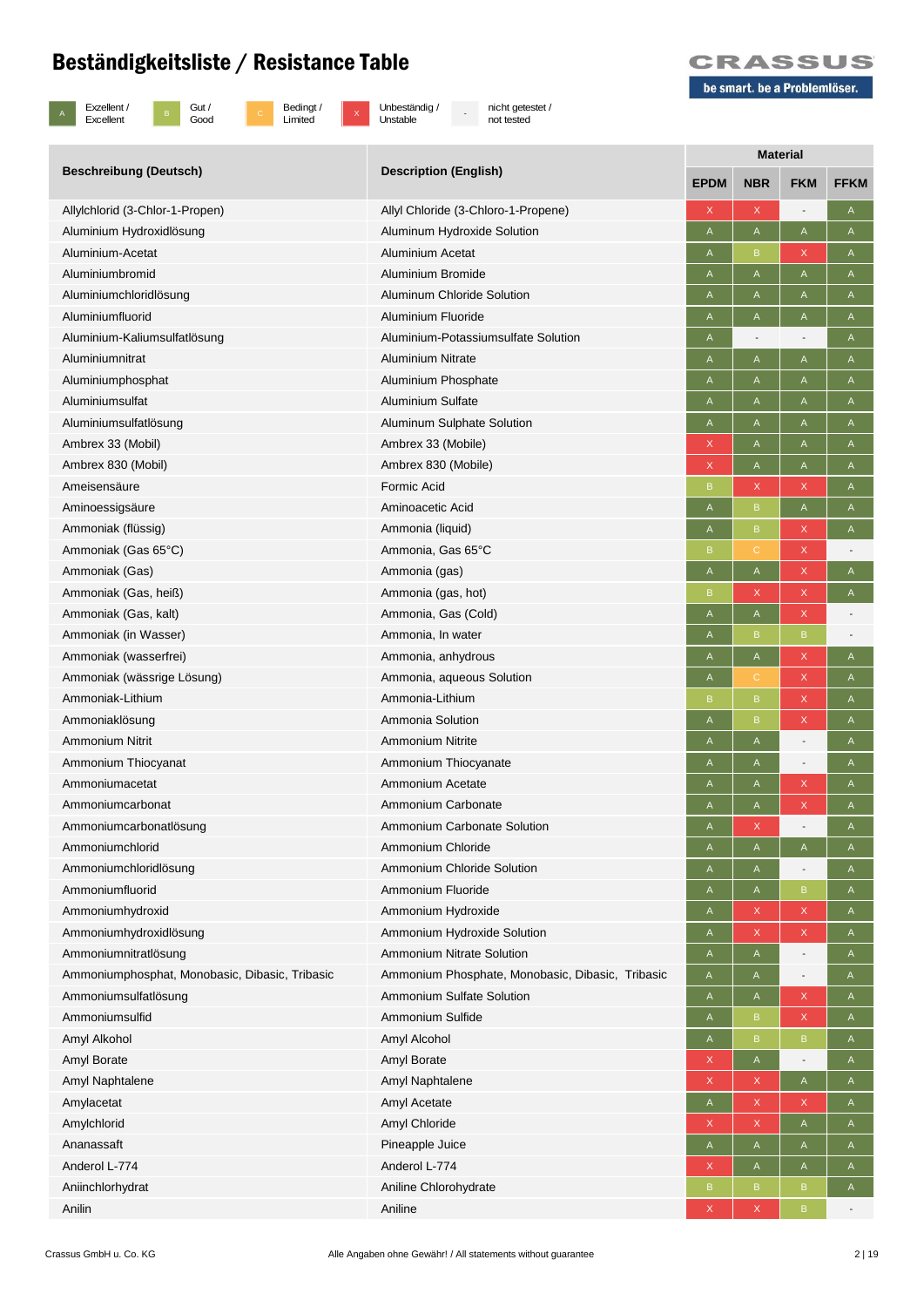B Gut /<br>Good



c Bedingt /<br>Limited

x Unbeständig /<br>Unstable

- nicht getestet / not tested



|                                                           |                                                         | <b>Material</b>  |                   |                             |                                          |  |  |
|-----------------------------------------------------------|---------------------------------------------------------|------------------|-------------------|-----------------------------|------------------------------------------|--|--|
| <b>Beschreibung (Deutsch)</b>                             | <b>Description (English)</b>                            | <b>EPDM</b>      | <b>NBR</b>        | <b>FKM</b>                  | <b>FFKM</b>                              |  |  |
| Anilin Flüssigkeit                                        | Aniline Liquid                                          | A                | X                 | $\mathsf X$                 | $\mathsf A$                              |  |  |
| Anisole                                                   | Anisole                                                 | X                | X                 | $\mathsf{X}$                | A                                        |  |  |
| Antimonchlorid                                            | <b>Antimony Chloride</b>                                | A                | A                 | A                           | A                                        |  |  |
| Antimonchlorid (trocken)                                  | Antimony Chloride, dry                                  | A                | Α                 | A                           | A                                        |  |  |
| Apfelsäure                                                | Malic Acid                                              | B                | A                 | A                           | A                                        |  |  |
| Apfelwein                                                 | Cider                                                   | A                | Α                 | $\, {\bf B}$                | A                                        |  |  |
| Aqua Regia (Salpetersäure/Salzsäure)                      | Aqua Regia (Nitric Acid/Hydrochloric Acid)              | X                | X                 | $\mathsf X$                 | B                                        |  |  |
| Argon Gas                                                 | Argon Gas                                               | A                | $\mathsf A$       | $\mathsf A$                 | $\mathsf A$                              |  |  |
| Aromatische Brennstoffe (bis zu 50% Aromatisch)           | Aromatic Fuels (up to 50% Aromatic)                     | X                | A                 | $\mathsf A$                 | $\mathsf A$                              |  |  |
| Aromatische Kohlenwasserstoffe (100% Aromatisch)          | Aromatic Hydrocarbons (100% Aromatic)                   | X                | X                 | A                           | $\mathsf A$                              |  |  |
| Arsensäure                                                | Arsenic Acid                                            | A                | Α                 | A                           | A                                        |  |  |
| Arsensäure (Arsenlösung)                                  | Arsenic Acid, Solution                                  | A                | Α                 | Α                           | A                                        |  |  |
| Asphalt (Emulsion)                                        | Asphalt, Emulsion                                       | X                | B                 | $\mathsf A$                 | $\mathsf A$                              |  |  |
| <b>ASTM Test Kraftstoff A</b>                             | <b>ASTM Test Fuel A</b>                                 | X                | A                 | A                           | A                                        |  |  |
| <b>ASTM Test Kraftstoff B</b>                             | <b>ASTM Test Fuel B</b>                                 | X                | Α                 | Α                           | A                                        |  |  |
| <b>ASTM Test Kraftstoff C</b>                             | <b>ASTM Test Fuel C</b>                                 | $\mathsf{X}$     | В                 | $\mathsf A$                 | $\mathsf A$                              |  |  |
| ASTM-ÖI IRM 902                                           | ASTM-Oil IRM 902                                        | X                | A                 | $\mathsf A$                 | $\overline{A}$                           |  |  |
| ASTM-ÖI IRM 903                                           | ASTM-Oil IRM 903                                        | X                | Α                 | Α                           | A                                        |  |  |
| ASTM-ÖI Nr.1                                              | <b>ASTM-Oil No.1</b>                                    | X                | A                 | Α                           | $\mathsf{A}$                             |  |  |
| Äther                                                     | Ether                                                   | $\mathsf{C}$     | X                 | $\mathsf{X}$                | A                                        |  |  |
| Ätherische Öle                                            | <b>Essential Oils</b>                                   | X                | $\mathsf{X}$      | $\mathsf B$                 | A                                        |  |  |
| ATM-Brake Fluid (Glykolbasis)                             | ATM-Brake Fluid (Glycolbased)                           | A                | $\mathsf X$       | $\mathsf X$                 | A                                        |  |  |
| Aumine, primär (wie Methyl, Ethyl, Propyl, Allyl)         | Amines, primary (such as Methyl, Ethyl, Propyl, Allyl)  | A                | $\mathsf X$       | $\mathsf X$                 | Α                                        |  |  |
| Automatikgetriebeöl                                       | Automatic-Transmission Fluid                            | X                | $\mathsf A$       | $\mathsf A$                 | $\mathsf A$                              |  |  |
| Bariumcarbonat                                            | <b>Barium Carbonate</b>                                 | A                | A                 | $\mathsf A$                 | $\mathsf A$                              |  |  |
| Bariumchloridlösung                                       | <b>Barium Chloride Solution</b>                         | A                | Α                 | Α                           | A                                        |  |  |
| Bariumhydroxidlösung                                      | <b>Barium Hydroxide Solution</b>                        | A                | Α                 | A                           | A                                        |  |  |
| Bariumnitratlösung                                        | <b>Barium Nitrate Solution</b>                          | A                | A                 | A                           | A                                        |  |  |
| <b>Bariumsulfat</b>                                       | <b>Barium Sulfate</b>                                   | A                | A                 | Α                           | Α                                        |  |  |
| Bariumsulfidlösung                                        | <b>Barium Sulfide Solution</b>                          | A                | A                 | A                           | Α                                        |  |  |
| Batteriesäure (Schwefelsäure verdünnt)                    | Battery Acid (Sulfuric Acid diluted)                    | A                | X                 | A                           | $\mathsf{A}$                             |  |  |
| Baumwollöl                                                | Cotton Oil                                              | $\mathsf{C}$     | A                 | A                           | A                                        |  |  |
| Baumwollsaatöl                                            | <b>Cottonseed Oil</b>                                   | X                | $\mathsf{A}$      | A                           | $\mathsf{A}$                             |  |  |
| Benzaldehyd                                               | Benzaldehyde                                            | B                | X                 | $\mathsf X$                 | A                                        |  |  |
| Benzin (100 Oktan)                                        | Gasoline, 100 Octane                                    | $\mathsf X$      | A                 | A                           | A                                        |  |  |
| Benzin (130 Oktan)                                        | Gasoline, 130 Octane                                    | X                | $\mathsf{A}$      | A                           | $\mathsf{A}$                             |  |  |
| Benzin (Alkohol Mix)                                      | Gasoline/Alcohol Mix                                    | X                | B                 | $\, {\bf B}$                | A                                        |  |  |
| Benzin (aromatisch)                                       | Gasoline, Aromatic                                      | X                | A                 | A                           | A                                        |  |  |
| Benzin (Benzin)                                           | Benzine (Gasoline)                                      | $\mathsf X$      | A                 | A                           | $\mathsf{A}$                             |  |  |
| Benzin (bleifrei)                                         | Gasoline, Lead Free                                     | X                | A                 | A                           |                                          |  |  |
|                                                           |                                                         | $\mathsf X$      |                   |                             |                                          |  |  |
| Benzin (Ethyl und reguläre)<br>Benzin (mit Mercaptan)     | Gasoline, Ethyl and Regular<br>Gasoline, with Mercaptan | X                | $\mathsf{A}$<br>A | $\mathsf{A}$<br>$\mathsf A$ | $\mathsf A$<br>$\boldsymbol{\mathsf{A}}$ |  |  |
| Benzin (raffiniert)                                       | Gasoline, Refined                                       |                  |                   |                             |                                          |  |  |
| Benzin (sauer)                                            | Gasoline, Sour                                          | X                | A                 | A                           | A                                        |  |  |
|                                                           | Benzine 50/Benzene 30/Ethanol 20                        | X                | $\mathsf{A}$      | $\mathsf{A}$                | A                                        |  |  |
| Benzin e 50/Benzol 30/Ethanol 20<br>Benzin e 50/Benzol 50 | Benzine 50/Benzene 50                                   | X<br>$\mathsf X$ | $\mathsf X$       | $\mathsf B$<br>$\mathsf B$  | $\mathsf A$                              |  |  |
| Benzin e 60/Benzen 40                                     | Benzine 60/Benzene 40                                   |                  | X                 |                             | A                                        |  |  |
| Benzin e 70/Benzol 30                                     | Benzine 70/Benzene 30                                   | X                | $\mathsf{X}$      | $\, {\bf B}$                | A                                        |  |  |
|                                                           |                                                         | X                | $\, {\bf B}$      | $\mathsf A$                 | A                                        |  |  |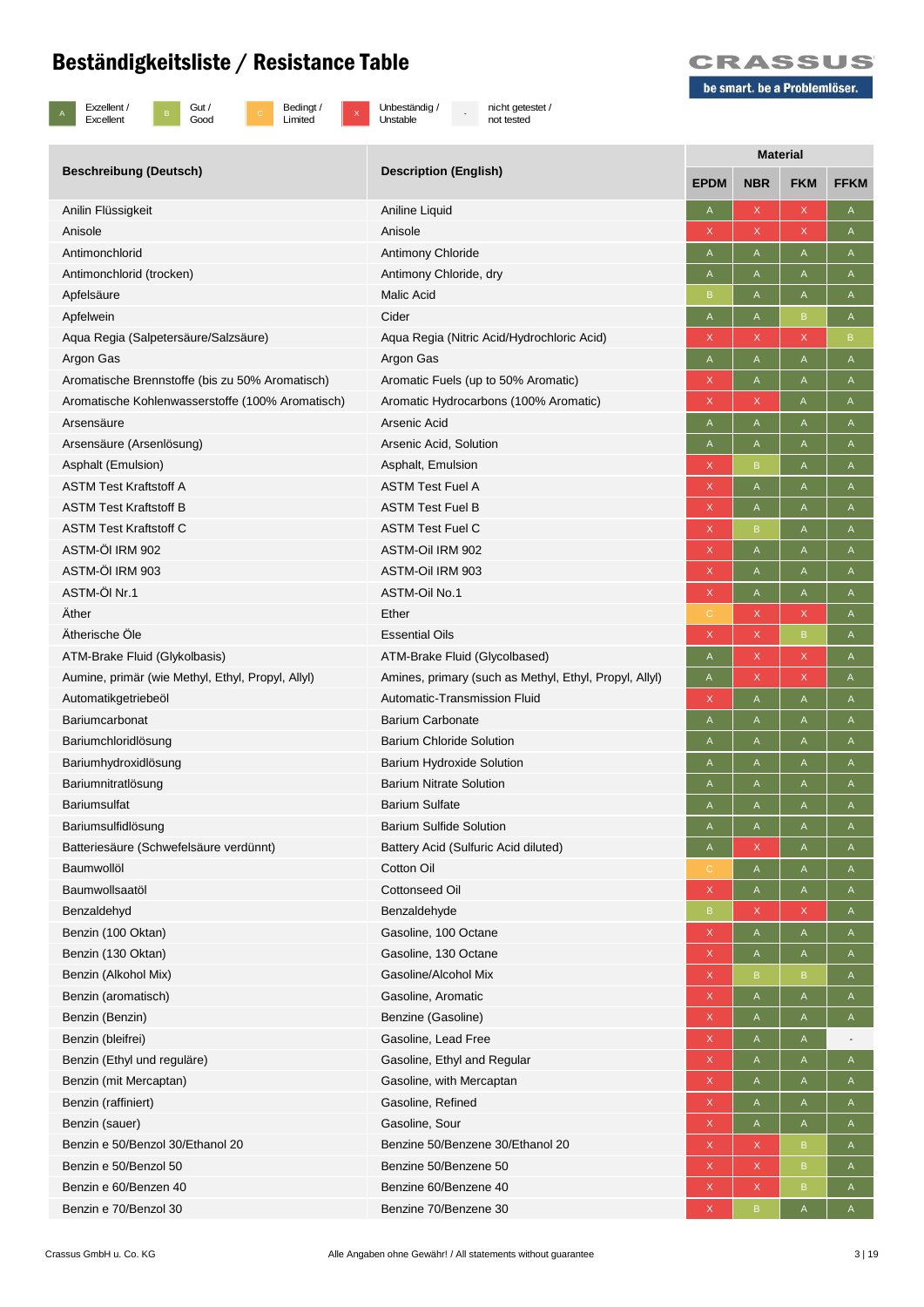

B Gut /<br>Good

c Bedingt /<br>Limited

x Unbeständig /<br>Unstable

- nicht getestet / not tested



|                                                | <b>Description (English)</b>         | <b>Material</b>           |                          |                                                                       |                |  |  |
|------------------------------------------------|--------------------------------------|---------------------------|--------------------------|-----------------------------------------------------------------------|----------------|--|--|
| <b>Beschreibung (Deutsch)</b>                  |                                      | <b>EPDM</b>               | <b>NBR</b>               | <b>FKM</b>                                                            | <b>FFKM</b>    |  |  |
| Benzin e80/Benzol 20                           | Benzine 80/Benzene 20                | X                         | B                        | A                                                                     | A              |  |  |
| Benzin für Kraftfahrzeuge                      | <b>Automotive Gasoline</b>           | $\mathsf X$               | A                        | A                                                                     | A              |  |  |
| Benzin, Reg                                    | Gasoline, Reg                        | $\mathsf X$               | A                        | A                                                                     | $\overline{a}$ |  |  |
| Benzoesäure, lösung                            | Benzoic Acid, Solution               | B                         | B                        | $\mathsf{A}% _{\mathsf{A}}^{\prime}=\mathsf{A}_{\mathsf{A}}^{\prime}$ | A              |  |  |
| Benzol (Benzol)                                | Benzol (Benzene)                     | X                         | X                        | A                                                                     | $\mathsf A$    |  |  |
| Benzolsulfonsäure                              | Benzenesulfonic Acid                 |                           | X                        | A                                                                     | A              |  |  |
| Benzophenon                                    | Benzophenone                         | B                         |                          | A                                                                     | A              |  |  |
| Benzylalkohol                                  | Benzyl Alcohol                       | B                         | X                        | A                                                                     | A              |  |  |
| Benzylchlorid                                  | Benzyl Chloride                      | $\boldsymbol{\mathsf{X}}$ | X                        | A                                                                     | Α              |  |  |
| Bernsteinsäure                                 | Succinic Acid                        | A                         | A                        | A                                                                     | Α              |  |  |
| <b>Bier</b>                                    | Beer                                 | Α                         | A                        | A                                                                     | A              |  |  |
| Biphenyl                                       | Biphenyl                             | $\mathsf X$               | X                        | $\mathsf A$                                                           | A              |  |  |
| <b>Bitumen</b>                                 | <b>Bitumen</b>                       | $\mathsf X$               | X                        | $\mathsf A$                                                           | $\mathsf{A}$   |  |  |
| Bleiacetatsalzlösung                           | <b>Lead Acetate Salt Solution</b>    | $\boldsymbol{\mathsf{A}}$ | C                        | X                                                                     | Α              |  |  |
| Bleiarsenat                                    | <b>Lead Arsenate</b>                 | Α                         | A                        | $\overline{\phantom{a}}$                                              | A              |  |  |
| Bleichlösung                                   | <b>Bleach Solution</b>               | A                         | X                        | $\mathsf A$                                                           | A              |  |  |
| Bleichpulverlösung                             | <b>Bleaching Powder Solution</b>     | A                         | $\mathsf C$              | A                                                                     | Α              |  |  |
| <b>Bleinitrat</b>                              | <b>Lead Nitrate</b>                  | $\mathsf{A}$              | A                        | A                                                                     | A              |  |  |
| Bleinitratlösung                               | <b>Lead Nitrate Solution</b>         | A                         | A                        | $\overline{\phantom{a}}$                                              | A              |  |  |
| <b>Bleisulfat</b>                              | <b>Lead Sulfate</b>                  | A                         | B                        | $\mathsf A$                                                           | A              |  |  |
| Borax (Natriumborat)                           | Borax (Sodiumborate)                 | $\boldsymbol{\mathsf{A}}$ | B                        | $\mathsf A$                                                           | $\mathsf A$    |  |  |
| Borax Lösungen                                 | <b>Borax Solutions</b>               | A                         | B                        | B                                                                     | A              |  |  |
| <b>Borsäure</b>                                | <b>Boric Acid</b>                    | A                         | A                        | A                                                                     | A              |  |  |
| Bremsflüssigkeiten (auf Mineralölbasis)        | Brake Fluids (based on mineral oil)  |                           | A                        | A                                                                     | A              |  |  |
| Bremsflüssigkeiten (basierend auf Glykolether) | Brake Fluids (based on glycol ether) | A                         | X                        | X                                                                     | A              |  |  |
| <b>Brom</b>                                    | <b>Bromine</b>                       | X                         | X                        | $\, {\bf B}$                                                          | Α              |  |  |
| Bromdampf                                      | <b>Bromine Vapour</b>                | $\boldsymbol{\mathsf{X}}$ | X                        | $\mathsf B$                                                           | A              |  |  |
| Bromlösung in Wasser                           | <b>Bromine Solution in Water</b>     | $\mathsf X$               | X                        | $\mathsf A$                                                           | $\mathsf A$    |  |  |
| Bromobenzen                                    | Bromobenzene                         | $\mathsf X$               | X                        | A                                                                     | A              |  |  |
| Bromochlortrifluorethan                        | Bromochlorotrifluoroethan            | $\mathsf{X}$              | X                        | $\mathsf A$                                                           | A              |  |  |
| <b>Bromwasser</b>                              | <b>Bromine Water</b>                 |                           | $\overline{\phantom{a}}$ | A                                                                     |                |  |  |
| <b>Bunkeröl</b>                                | <b>Bunker Oil</b>                    | $\mathsf X$               | $\mathsf B$              | $\mathsf{A}% _{\mathsf{A}}^{\prime}=\mathsf{A}_{\mathsf{A}}^{\prime}$ | $\mathsf{A}$   |  |  |
| <b>Butadien</b>                                | <b>Butadiene</b>                     | X                         | X                        | $\mathsf B$                                                           | A              |  |  |
| <b>Butan</b>                                   | <b>Butane</b>                        | $\mathsf X$               | A                        | $\mathsf A$                                                           | A              |  |  |
| <b>Butandiol</b>                               | <b>Butandiol</b>                     | A                         | A                        | X                                                                     | A              |  |  |
| Butanol (Butylalkohol)                         | Butanol, (Butyl Alcohol)             | A                         | A                        | $\mathsf{A}$                                                          |                |  |  |
| <b>Butanole</b>                                | <b>Butanole</b>                      | B                         | $\mathsf{A}$             | $\mathsf{A}$                                                          | $\mathsf{A}$   |  |  |
| <b>Butantriol</b>                              | <b>Butantriol</b>                    | A                         | A                        | A                                                                     | A              |  |  |
| <b>Butene</b>                                  | <b>Butene</b>                        | $\mathsf X$               | $\mathsf B$              | A                                                                     | $\mathsf{A}$   |  |  |
| Buthylphenol                                   | Buthylphenol                         | $\mathsf X$               | X                        | $\mathsf B$                                                           | A              |  |  |
| <b>Butter</b>                                  | <b>Butter</b>                        | $\mathsf B$               | A                        | $\mathsf A$                                                           | A              |  |  |
| <b>Buttermilch</b>                             | <b>Buttermilk</b>                    | A                         | A                        | A                                                                     | A              |  |  |
| Buttersäure                                    | <b>Butyric Acid</b>                  | X                         | B                        | A                                                                     | A              |  |  |
| Buttersäure-Butylester                         | <b>Butyric Acid Butyl Ester</b>      | B                         | X                        | $\sf{B}$                                                              | A              |  |  |
| <b>Butyl Alkohol</b>                           | <b>Butyl Alcohol</b>                 | A                         | A                        | $\mathsf A$                                                           | $\mathsf{A}$   |  |  |
| <b>Butyl Amin</b>                              | <b>Butyl Amine</b>                   |                           | X                        | X                                                                     | A              |  |  |
| <b>Butyl Carbitol</b>                          | <b>Butyl Carbitol</b>                | A                         | X                        | $\mathbb C$                                                           | $\mathsf{A}$   |  |  |
| <b>Butyl Cellosolve</b>                        | <b>Butyl Cellosolve</b>              | A                         | C                        | X                                                                     | A              |  |  |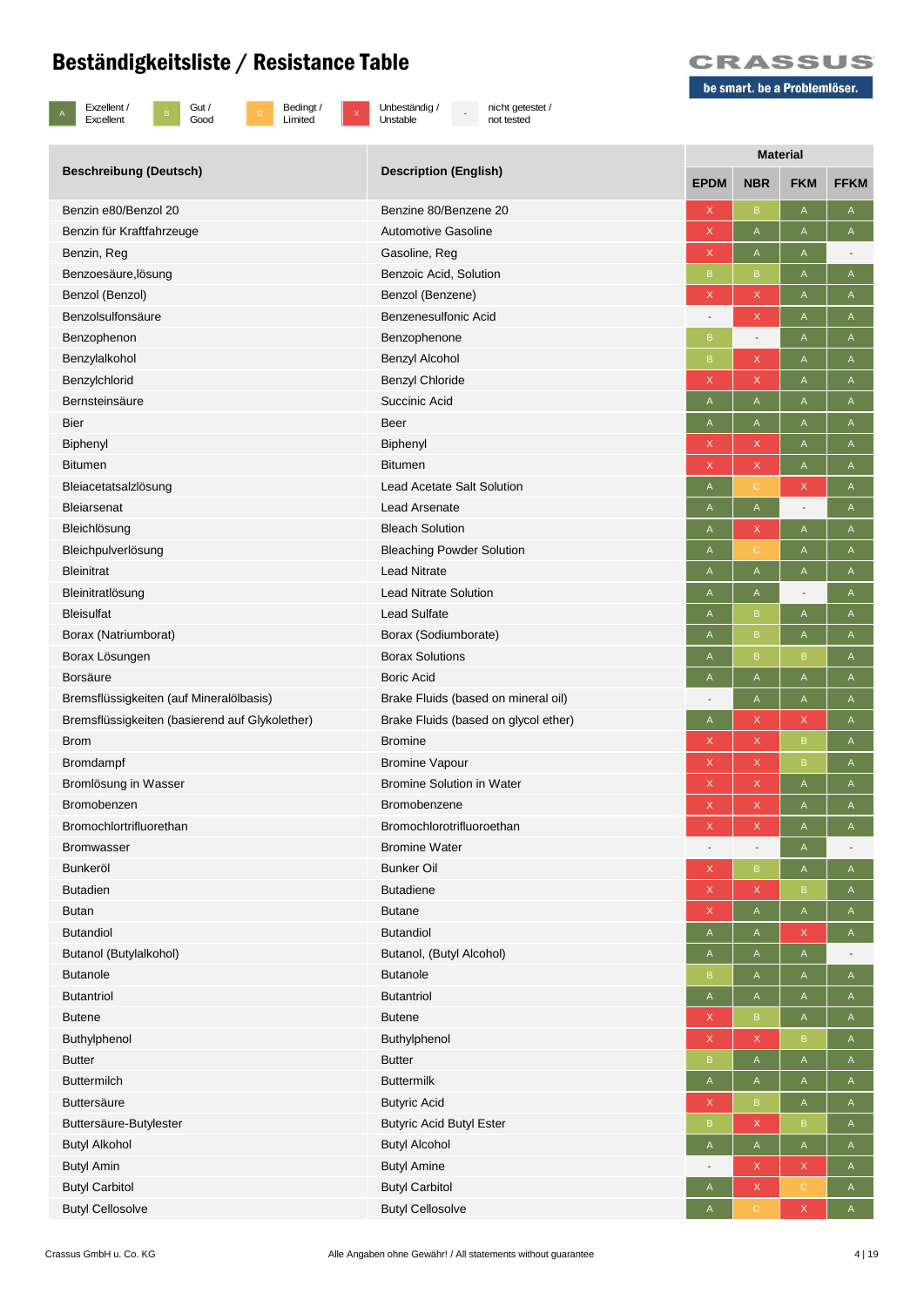c Bedingt /<br>Limited



B Gut /<br>Good

x Unbeständig /<br>Unstable

- nicht getestet / not tested



|                                |                                   | <b>Material</b>           |                                                                       |                                                                       |                                                                       |  |  |
|--------------------------------|-----------------------------------|---------------------------|-----------------------------------------------------------------------|-----------------------------------------------------------------------|-----------------------------------------------------------------------|--|--|
| <b>Beschreibung (Deutsch)</b>  | <b>Description (English)</b>      | <b>EPDM</b>               | <b>NBR</b>                                                            | <b>FKM</b>                                                            | <b>FFKM</b>                                                           |  |  |
| <b>Butyl Diglycol</b>          | <b>Butyl Diglycol</b>             | A                         | A                                                                     | A                                                                     | A                                                                     |  |  |
| <b>Butyl Phthalat</b>          | <b>Butyl Phthalate</b>            | A                         | X                                                                     | X                                                                     | A                                                                     |  |  |
| <b>Butyl Pyrocatechol</b>      | <b>Butyl Pyrocatechol</b>         | B                         | X                                                                     | $\mathsf A$                                                           | A                                                                     |  |  |
| <b>Butyl Stearate</b>          | <b>Butyl Stearate</b>             | X                         | B                                                                     | A                                                                     | A                                                                     |  |  |
| <b>Butylacetat</b>             | <b>Butyl Acetate</b>              |                           | X                                                                     | X                                                                     | A                                                                     |  |  |
| <b>Butylbenzoat</b>            | Butylbenzoate                     | A                         | X                                                                     | A                                                                     | A                                                                     |  |  |
| <b>Butylen</b>                 | <b>Butylene</b>                   | $\boldsymbol{\mathsf{X}}$ | $\mathsf B$                                                           | A                                                                     | A                                                                     |  |  |
| <b>Butylether</b>              | <b>Butylether</b>                 | X                         | X                                                                     | X                                                                     | A                                                                     |  |  |
| Butyraldehyd                   | Butyraldehyd                      | B                         | X                                                                     | X                                                                     | A                                                                     |  |  |
| Calcium Silikate               | Calcium Silikate                  | A                         | $\mathsf{A}% _{\mathsf{A}}^{\prime}=\mathsf{A}_{\mathsf{A}}^{\prime}$ | $\mathsf{A}% _{\mathsf{A}}^{\prime}=\mathsf{A}_{\mathsf{A}}^{\prime}$ | A                                                                     |  |  |
| Calciumacetat                  | Calcium Acetate                   | A                         | B                                                                     | X                                                                     | A                                                                     |  |  |
| Calciumbisulfat                | Calcium Bisulfate                 | A                         | $\mathsf{A}% _{\mathsf{A}}^{\prime}=\mathsf{A}_{\mathsf{A}}^{\prime}$ | $\mathsf{A}% _{\mathsf{A}}^{\prime}=\mathsf{A}_{\mathsf{A}}^{\prime}$ | A                                                                     |  |  |
| Calciumbisulfidlösung          | Calcium Bisulfide Solution        | A                         | B.                                                                    | B                                                                     | A                                                                     |  |  |
| Calciumcarbonat                | Calcium Carbonate                 | A                         | A                                                                     | $\mathsf A$                                                           | A                                                                     |  |  |
| Calciumcarbonat-Aufschlämmung  | Calcium Carbonate Slurry          | A                         | A                                                                     | A                                                                     | A                                                                     |  |  |
| Calciumchlorid                 | Calcium Chloride                  | A                         | Α                                                                     | Α                                                                     | A                                                                     |  |  |
| Calciumchlorid (65°C)          | Calcium Chloride 65°C             | A                         | A                                                                     | A                                                                     |                                                                       |  |  |
| Calciumchlorid (Salzlösung)    | Calcium Chloride, brine           | A                         | A                                                                     | A                                                                     | $\boldsymbol{\mathsf{A}}$                                             |  |  |
| Calciumcyanid                  | Calcium Cyanide                   | A                         | A                                                                     | $\overline{\phantom{a}}$                                              | A                                                                     |  |  |
| Calciumhydroxid-Lösung         | Calcium Hydroxide Solution        | A                         | A                                                                     | A                                                                     | A                                                                     |  |  |
| Calcium-Hypochlorit-Lösung     | Calcium Hypochlorite Solution     | A                         | С                                                                     | A                                                                     | A                                                                     |  |  |
| Calciumnitrat                  | <b>Calcium Nitrate</b>            | A                         | A                                                                     | A                                                                     | A                                                                     |  |  |
| Calciumoxid                    | Calcium Oxide                     | A                         | A                                                                     | Α                                                                     | A                                                                     |  |  |
| Calciumphosphat-Schlämme       | Calcium Phosphate Slurry          | A                         | A                                                                     | Α                                                                     | A                                                                     |  |  |
| Calciumsulfat                  | Calcium Sulfate                   | A                         | A                                                                     | A                                                                     | A                                                                     |  |  |
| Calciumsulfid                  | Calcium Sulfide                   | A                         | A                                                                     | A                                                                     | A                                                                     |  |  |
| Calciumsulfit                  | <b>Calcium Sulfite</b>            | A                         | A                                                                     | A                                                                     | A                                                                     |  |  |
| Calciumthiosulfat              | Calcium Thiosulfate               | A                         | B                                                                     | A                                                                     | A                                                                     |  |  |
| Caliche Lösung (Natriumnitrat) | Caliche Solution (Sodium Nitrate) | A                         | B                                                                     | A                                                                     | A                                                                     |  |  |
| Carbitol                       | Carbitol                          | B                         | B.                                                                    | B                                                                     | A                                                                     |  |  |
| Carbolineum                    | Carbolineum                       | B                         | $\sf{B}$                                                              | A                                                                     | A                                                                     |  |  |
| Carbolsäure (Penole)           | Carbolic Acid (Penole)            | $\sf B$                   | X                                                                     | A                                                                     | A                                                                     |  |  |
| Carbonsäuren                   | Carboxylic Acids                  | A                         | A                                                                     | A                                                                     | A                                                                     |  |  |
| Cellosolve (2-Etho-Yethanol)   | Cellosolve (2-Etho-yethanol)      | B                         | X                                                                     | $\mathsf X$                                                           | A                                                                     |  |  |
| Celluloseacetat                | Celluloseacetat                   | B                         | $\mathsf{A}% _{\mathsf{A}}^{\prime}=\mathsf{A}_{\mathsf{A}}^{\prime}$ | $\mathsf X$                                                           | A                                                                     |  |  |
| Chile Salpetre (Natriumnitrat) | Chile Salpetre (Sodium Nitrate)   | A                         | B                                                                     | A                                                                     | A                                                                     |  |  |
| Chinawood Oil                  | Chinawood Oil                     | X                         | $\mathsf{A}$                                                          | A                                                                     | A                                                                     |  |  |
| Chlor (flüssig)                | Chlorine, liquid                  | B                         | X                                                                     | A                                                                     | A                                                                     |  |  |
| Chloraceton                    | Chloroacetone                     | A                         | X                                                                     | X                                                                     | A                                                                     |  |  |
| Chlorbenzol                    | Chlorobenzene                     | X                         | X                                                                     | $\mathsf B$                                                           | A                                                                     |  |  |
| Chlordioxid                    | <b>Chlorine Dioxide</b>           | С                         | X                                                                     | $\mathsf A$                                                           | B                                                                     |  |  |
| Chloressigsäure                | Chloracetic Acid                  | $\mathsf{A}$              | X                                                                     | X                                                                     | A                                                                     |  |  |
| Chloressigsäure Ethylester     | Chloracetic Acid Ethylester       | X                         | X                                                                     | $\mathsf{A}$                                                          | $\mathsf{A}$                                                          |  |  |
| Chlorgas (wasserfrei)          | Chlorine gas, Anhydrous           | A                         | C.                                                                    | A                                                                     | A                                                                     |  |  |
| Chlorgas Trocken X             | Chlorine Gas Dry X                | X                         | X                                                                     | $\overline{\phantom{a}}$                                              |                                                                       |  |  |
| Chlormethylether               | <b>Chloromethyl Ether</b>         | C                         | X                                                                     | X                                                                     | A                                                                     |  |  |
| Chloroacetaldehyd              | Chloroacetaldehyde                | A                         | X                                                                     | X                                                                     | B                                                                     |  |  |
| Chloroamin                     | Chloroamine                       | A                         | A                                                                     |                                                                       | $\mathsf{A}% _{\mathsf{A}}^{\prime}=\mathsf{A}_{\mathsf{A}}^{\prime}$ |  |  |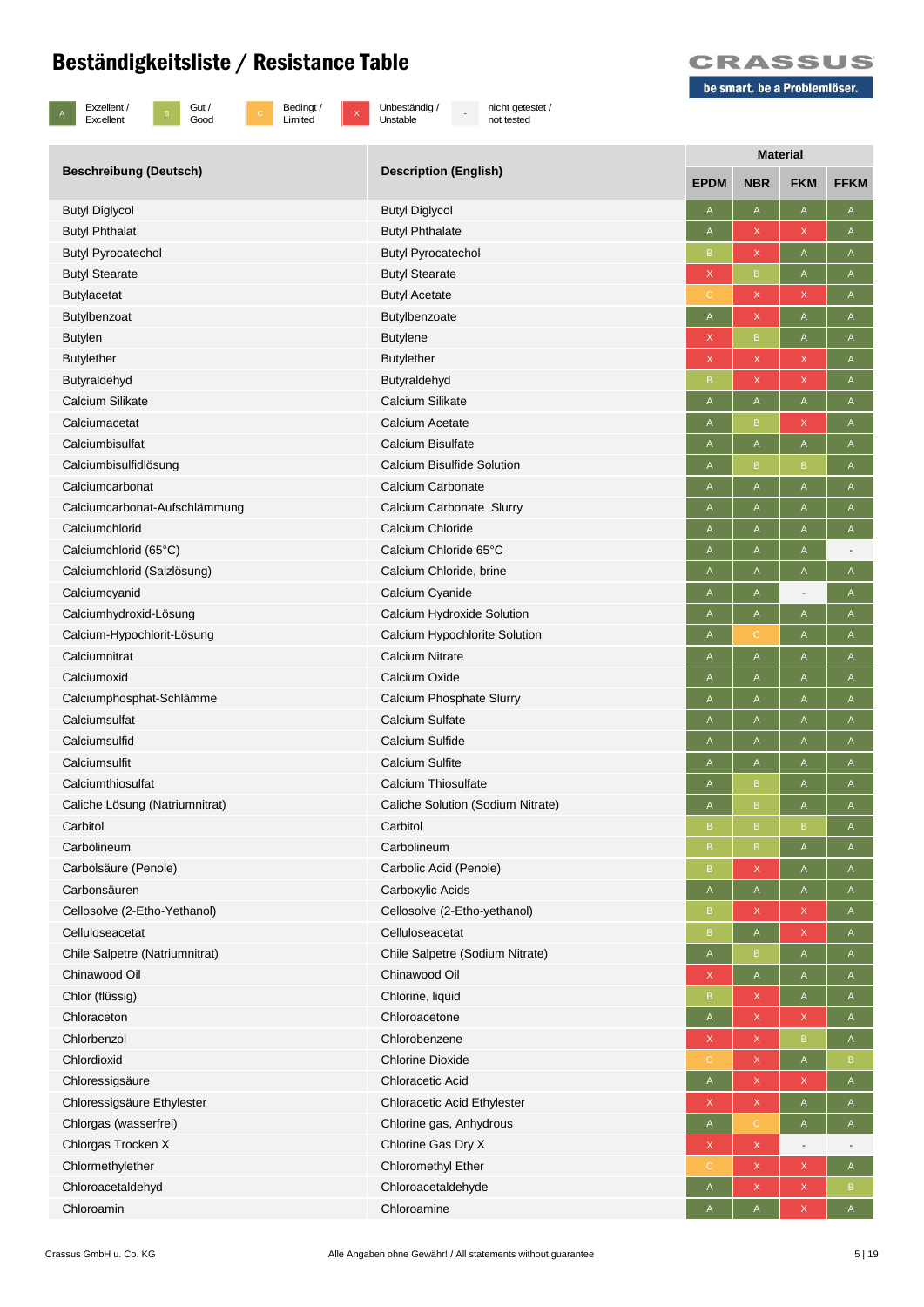



x Unbeständig /<br>Unstable

- nicht getestet / not tested



| <b>Beschreibung (Deutsch)</b><br><b>Description (English)</b><br><b>EPDM</b><br><b>NBR</b><br><b>FKM</b><br>X<br>$\sf{B}$<br>Chlorobromomethan<br>Chlorobromomethane<br>B<br>Α    |  | <b>Material</b> |  |  |             |  |  |
|-----------------------------------------------------------------------------------------------------------------------------------------------------------------------------------|--|-----------------|--|--|-------------|--|--|
|                                                                                                                                                                                   |  |                 |  |  | <b>FFKM</b> |  |  |
|                                                                                                                                                                                   |  |                 |  |  |             |  |  |
| Chlorobutadien<br>Chlorobutadiene<br>X<br>$\, {\bf B}$<br>X<br>Α                                                                                                                  |  |                 |  |  |             |  |  |
| Chloroform<br>Chloroform<br>$\mathsf X$<br>X<br>B<br>A                                                                                                                            |  |                 |  |  |             |  |  |
| Chloronaphthalin<br>Chloronaphthalene<br>X<br>A<br>X<br>A                                                                                                                         |  |                 |  |  |             |  |  |
| Chlorothene<br>Chlorothene<br>$\mathsf X$<br>X<br>$\mathsf B$<br>A                                                                                                                |  |                 |  |  |             |  |  |
| Chlorotoluol<br>Chlorotoluene<br>$\mathsf X$<br>X<br>A<br>Α                                                                                                                       |  |                 |  |  |             |  |  |
| <b>Chloric Acid</b><br>Chlorsäure<br>X<br>$\mathsf B$<br>B<br>A                                                                                                                   |  |                 |  |  |             |  |  |
| Chlorsulfonsäure<br><b>Chlorosulfonic Acid</b><br>X<br>$\mathsf X$<br>$\mathsf A$<br>C                                                                                            |  |                 |  |  |             |  |  |
| <b>Chlorine Water</b><br>X<br>$\mathsf{A}% _{\mathsf{A}}^{\prime}=\mathsf{A}_{\mathsf{A}}^{\prime}$<br>Chlorwasser<br>B<br>A                                                      |  |                 |  |  |             |  |  |
| $\mathsf A$<br>Chlorwasserstoffgas<br>Hydrogen Chloride Gas<br>X<br>$\mathsf A$<br>A                                                                                              |  |                 |  |  |             |  |  |
| <b>Chrome Alum</b><br>Chrome Alum<br>A<br>A<br>Α<br>A                                                                                                                             |  |                 |  |  |             |  |  |
| Chromsäure<br>Chromic Acid<br>X<br>A<br>A<br>C                                                                                                                                    |  |                 |  |  |             |  |  |
| Chromic Acid 38°C<br>Chromsäure (38°C)<br>X<br>$\mathsf{C}$<br>C<br>$\overline{a}$                                                                                                |  |                 |  |  |             |  |  |
| $\mathsf A$<br>Chromschwefelsäure<br>Chromo sulfuric Acid<br>$\mathsf X$<br>X<br>A                                                                                                |  |                 |  |  |             |  |  |
| CIP fluids, alkaline<br>CIP-Flüssigkeiten (alkalisch)<br>X<br>X<br>A<br>A                                                                                                         |  |                 |  |  |             |  |  |
| CIP fluids, acidic<br>X<br>CIP-Flüssigkeiten (sauer)<br>$\mathsf B$<br>A<br>A                                                                                                     |  |                 |  |  |             |  |  |
| Coca-Cola<br>Coca-Cola<br>$\mathsf A$<br>$\mathsf B$<br>$\mathsf A$<br>$\mathsf A$                                                                                                |  |                 |  |  |             |  |  |
| $\mathsf{A}% _{\mathsf{A}}^{\prime}=\mathsf{A}_{\mathsf{A}}^{\prime}$<br>Cresol<br>Cresol<br>X<br>X<br>A                                                                          |  |                 |  |  |             |  |  |
| Crontonaldehyd<br>Crontonaldehyde<br>X<br>X<br>A<br>$\mathsf{A}$                                                                                                                  |  |                 |  |  |             |  |  |
| Cumene<br>$\mathsf{A}% _{\mathsf{A}}^{\prime}=\mathsf{A}_{\mathsf{A}}^{\prime}$<br>Cumene<br>X<br>$\mathsf A$<br>X                                                                |  |                 |  |  |             |  |  |
| $\mathsf A$<br><b>Cupric Sulphate</b><br><b>Cupric Sulphate</b><br>$\mathsf A$<br>A                                                                                               |  |                 |  |  |             |  |  |
| Cyaninsäurelösung<br><b>Cyanic Acid Solution</b><br>B<br>Α<br>A<br>A                                                                                                              |  |                 |  |  |             |  |  |
| Cyanic Acid<br>Cyansäure<br>B<br>A<br>A<br>A                                                                                                                                      |  |                 |  |  |             |  |  |
| $\mathsf{A}% _{\mathsf{A}}^{\prime}=\mathsf{A}_{\mathsf{A}}^{\prime}$<br>Cyclohexan<br>Cyclohexane<br>X<br>A<br>$\mathsf A$                                                       |  |                 |  |  |             |  |  |
| $\mathsf X$<br>$\mathsf A$<br>Cyclohexanole<br>Cyclohexanole<br>B<br>A                                                                                                            |  |                 |  |  |             |  |  |
| Cyclohexanon<br>Cyclohexanone<br>$\mathsf X$<br>X<br>X<br>Α                                                                                                                       |  |                 |  |  |             |  |  |
| Cyclohexylamin<br>Cyclohexylamine<br>X<br>X<br>$\mathbb C$<br>A                                                                                                                   |  |                 |  |  |             |  |  |
| $\mathsf{A}% _{\mathsf{A}}^{\prime}=\mathsf{A}_{\mathsf{A}}^{\prime}$<br>DDT Lösungen (Kerosin-Lösungsmittel)<br><b>DDT Solutions (Kerosene Solvent)</b><br>$\mathsf X$<br>A<br>A |  |                 |  |  |             |  |  |
| <b>DDT Solutions (Toluene Solvent)</b><br>DDT Lösungen (Toluen-Lösungsmittel)<br>X<br>X<br>A<br>A                                                                                 |  |                 |  |  |             |  |  |
| $\mathsf{X}$<br>Decalin (Decahydronaphtalen)<br>Decalin (Decahydronaphtalene)<br>X<br>A<br>A                                                                                      |  |                 |  |  |             |  |  |
| $\mathsf{A}% _{\mathsf{A}}^{\prime}=\mathsf{A}_{\mathsf{A}}^{\prime}$<br>Decane<br>Decane<br>X<br>A<br>$\mathsf A$                                                                |  |                 |  |  |             |  |  |
| Dextrin<br>$\mathsf A$<br>Dextrin<br>$\mathsf A$<br>A<br>A                                                                                                                        |  |                 |  |  |             |  |  |
| Dextrose<br>Dextrose<br>$\mathsf{A}% _{\mathsf{A}}^{\prime}=\mathsf{A}_{\mathsf{A}}^{\prime}$<br>A<br>$\mathsf A$<br>A                                                            |  |                 |  |  |             |  |  |
| Diaceton<br>Diacetone<br>X<br>A<br>A<br>$\overline{\phantom{a}}$                                                                                                                  |  |                 |  |  |             |  |  |
| Diaceton-Alkohol<br>Diacetone Alcohol<br>X<br>X<br>$\mathsf{A}$<br>A                                                                                                              |  |                 |  |  |             |  |  |
| Diamylamin<br>X<br>X<br>Diamylamine<br>Α<br>A                                                                                                                                     |  |                 |  |  |             |  |  |
| Diazinone<br>Diazinone<br>X<br>$\mathsf X$<br>$\, {\bf B}$<br>Α                                                                                                                   |  |                 |  |  |             |  |  |
| Dibenzyl Sebacate<br>Dibenzyl Sebacate<br>X<br>$\mathsf B$<br>$\mathsf A$<br>B                                                                                                    |  |                 |  |  |             |  |  |
| Dibenzylether<br>Dibenzyl Ether<br>$\mathsf{C}$<br>X<br>B<br>A                                                                                                                    |  |                 |  |  |             |  |  |
| $\mathsf A$<br>Dibrommethylbenzol<br>Dibromomethylbenzene<br>$\mathsf X$<br>X<br>$\mathsf A$                                                                                      |  |                 |  |  |             |  |  |
| Dibromodifluormethan<br>Dibromodifluoromethane<br>X<br>B<br>A<br>$\overline{\phantom{a}}$                                                                                         |  |                 |  |  |             |  |  |
| Dibutyl Ether<br><b>Dibutyl Ether</b><br>X<br>X<br>X<br>$\mathsf A$                                                                                                               |  |                 |  |  |             |  |  |
| <b>Dibutyl Sebacate</b><br><b>Dibutyl Sebacate</b><br>X<br>$\, {\sf B}$<br>B<br>A                                                                                                 |  |                 |  |  |             |  |  |
| $\mathsf X$<br>$\mathsf X$<br>Dibutylamin<br>Dibutylamine<br>X<br>$\mathsf A$                                                                                                     |  |                 |  |  |             |  |  |
| X<br>$\mathbf C$<br>Dibutylphthalat<br><b>Dibutyl Phthalate</b><br>$\sf B$<br>$\mathsf A$                                                                                         |  |                 |  |  |             |  |  |
| $\mathsf B$<br>Dichlorbutylen<br>Dichlorobutylene<br>$\mathsf X$<br>X<br>A                                                                                                        |  |                 |  |  |             |  |  |
| Dichloressigsäure<br>Dichloro Acetic Acid<br>X<br>X<br>X<br>A                                                                                                                     |  |                 |  |  |             |  |  |
| Dichloressigsäure Methylester<br>Dichloro Acetic Acid Methylester<br>X<br>X<br>$\mathsf A$<br>$\mathsf A$                                                                         |  |                 |  |  |             |  |  |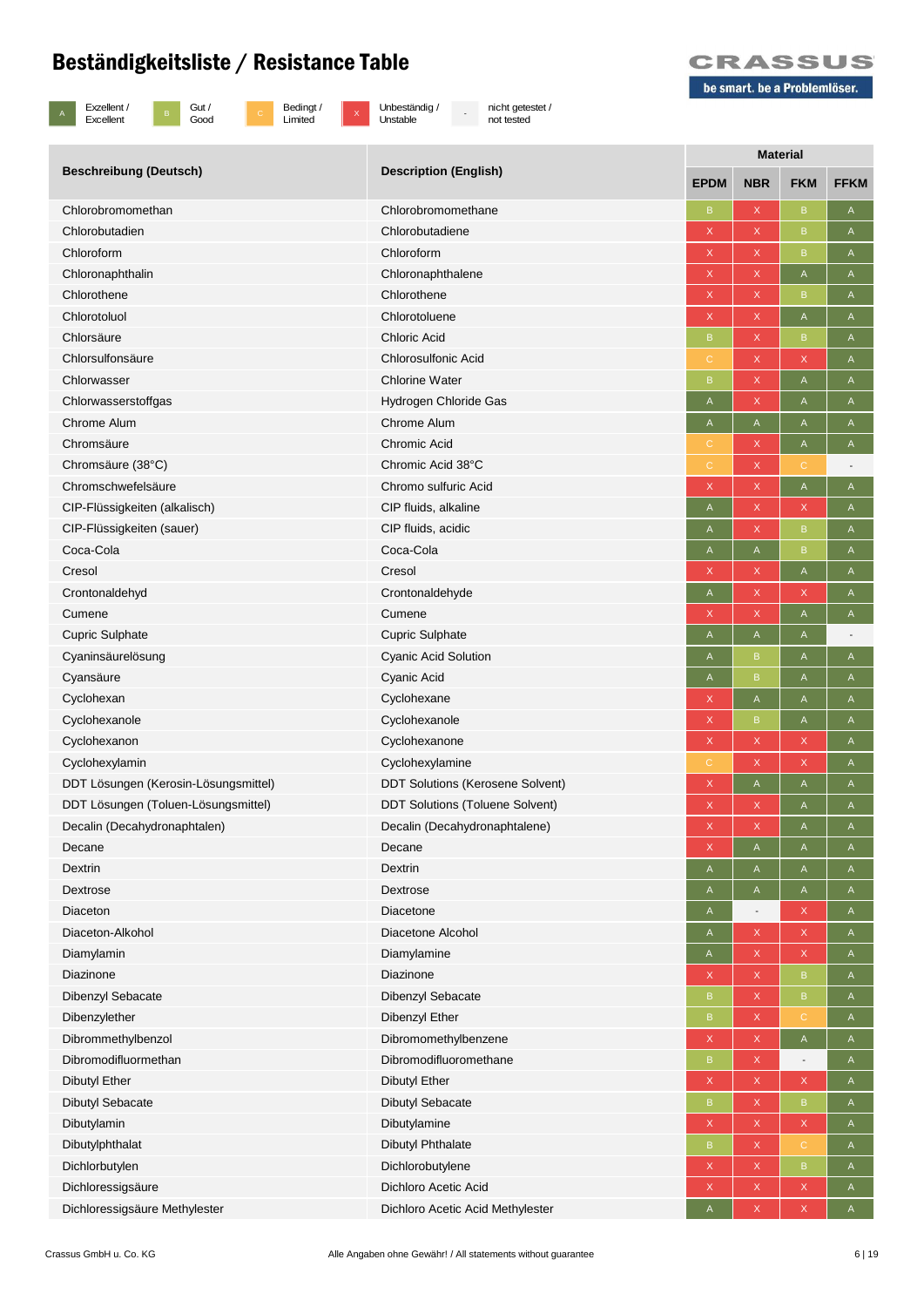

B Gut /<br>Good

c Bedingt /<br>Limited

x Unbeständig /<br>Unstable

- nicht getestet / not tested



|                                     | <b>Description (English)</b>            | <b>Material</b>           |                                      |                                                                       |                |  |  |
|-------------------------------------|-----------------------------------------|---------------------------|--------------------------------------|-----------------------------------------------------------------------|----------------|--|--|
| <b>Beschreibung (Deutsch)</b>       |                                         | <b>EPDM</b>               | <b>NBR</b>                           | <b>FKM</b>                                                            | <b>FFKM</b>    |  |  |
| Dichlorethan                        | Dichloroethane                          | X                         | X                                    | $\, {\bf B}$                                                          | A              |  |  |
| Dichlorethylen                      | Dichloroethylene                        | $\mathsf X$               | X                                    | $\, {\bf B}$                                                          | A              |  |  |
| Dichlormethan                       | Dichloromethane                         | $\mathsf X$               | X                                    | $\mathsf B$                                                           | Α              |  |  |
| Dichlorobutan                       | Dichlorobutane                          | $\mathsf X$               | B                                    | A                                                                     | A              |  |  |
| Dichloro-Iso-Propylenether          | Dichloro-iso-propylene ether            | $\mathsf X$               | X.                                   | X                                                                     | A              |  |  |
| Dichloropentan                      | Dichloropentane                         | $\mathsf X$               | X                                    | $\mathsf A$                                                           | A              |  |  |
| Dicholorobenzen                     | Dicholorobenzene                        | $\mathsf X$               | X                                    | $\mathsf A$                                                           | A              |  |  |
| Dicyclohexylamin                    | Dicyclohexylamine                       | $\mathsf X$               | X                                    | X                                                                     | $\mathsf A$    |  |  |
| Dieselkraftstoff                    | Diesel Fuel                             | $\mathsf X$               | A                                    | A                                                                     | A              |  |  |
| Dieselöl                            | Diesel Oil                              | $\mathsf X$               | A                                    | A                                                                     | A              |  |  |
| Dieselöl (65°C)                     | Diesel Oil 65°C                         | $\mathsf X$               | A                                    | A                                                                     | $\overline{a}$ |  |  |
| Diethanolamin                       | Diethanolamine                          | B                         | X                                    | X                                                                     | $\mathsf A$    |  |  |
| Diethyl Amin                        | Diethyl Amin                            | B                         | X                                    | X                                                                     | A              |  |  |
| <b>Diethyl Maleat</b>               | Diethyl Maleate                         | A                         | C                                    | $\mathsf X$                                                           | A              |  |  |
| Diethyl-Aniline                     | Diethyl Aniline                         | $\boldsymbol{\mathsf{A}}$ | X                                    | $\mathsf X$                                                           | $\mathsf A$    |  |  |
| Diethylbenzol                       | Diethyl Benzene                         | X                         | X                                    | A                                                                     | A              |  |  |
| Diethylcarbonat                     | Diethyl Carbonate                       | X                         | X                                    | A                                                                     | A              |  |  |
| Diethylen Triamin                   | Diethylene Triamine                     | Α                         | X                                    | X                                                                     | A              |  |  |
| Diethylenglykol                     | Diethylene Glycol                       | A                         | A                                    | $\mathsf A$                                                           | Α              |  |  |
| Diethylether                        | Diethyl Ether                           |                           | X                                    | X                                                                     | A              |  |  |
| Diethylformaldehyd                  | Diethyl Formaldehyde                    | A                         | $\mathsf{X}^{\scriptscriptstyle{+}}$ | $\mathsf X$                                                           | A              |  |  |
| Diethylhydrazin                     | Diethyl Hydrazine                       | $\mathsf A$               | C                                    | $\mathsf X$                                                           | $\mathsf A$    |  |  |
| Diethyl-Sebacate                    | Diethyl Sebacate                        | B                         | X                                    | $\, {\bf B}$                                                          | A              |  |  |
| Diethylsulfat                       | Diethyl Sulfate                         |                           | X                                    | X                                                                     | A              |  |  |
| Diglykolsäure                       | Diglycolic Acid                         | A                         | X                                    | A                                                                     | A              |  |  |
| Dihexyl Phthalsäure Ester           | Dihexyl Phthalic Acid Ester             |                           | X                                    | X                                                                     | A              |  |  |
| Dihydroxy Tartarsäure (Tartarsäure) | Dihydroxy Tartaric Acid (Tartaric Acid) | B                         | A                                    | $\mathsf{A}% _{\mathsf{A}}^{\prime}=\mathsf{A}_{\mathsf{A}}^{\prime}$ | Α              |  |  |
| Di-Isobutyl Ketone                  | Di-Isobutyl Ketone                      | A                         | X                                    | X                                                                     | A              |  |  |
| Di-Isobutylen                       | Di-Isobutylene                          | X                         | B                                    | A                                                                     | A              |  |  |
| Di-Isooctyl-Sebacate                | Di-Isooctyl Sebacate                    | B                         | X                                    | $\mathsf B$                                                           | Α              |  |  |
| Di-Isopropyl Keton                  | Di-Isopropyl Ketone                     | A                         | X                                    | X                                                                     | $\mathsf{A}$   |  |  |
| Di-Isopropylbenzol                  | Di-Isopropyl Benzene                    | X                         | X                                    | A                                                                     | A              |  |  |
| Dimethyl Ketone                     | Dimethyl Ether                          | A                         | X                                    | X                                                                     | $\mathsf{A}$   |  |  |
| Dimethyl Phenol                     | Dimethyl Formamide                      | X                         | X                                    | X                                                                     | A              |  |  |
| Dimethyl-Amin                       | Dimethyl Amine                          | $\, {\bf B}$              | $\mathsf{X}$                         | $\mathsf X$                                                           | A              |  |  |
| Dimethyl-Anilin                     | Dimethyl Aniline                        | $\sf B$                   | X                                    | X                                                                     | A              |  |  |
| Dimethylbutan                       | Dimethyl Ketone                         | $\boldsymbol{\mathsf{X}}$ | $\mathsf{A}$                         | $\mathsf{A}$                                                          | $\mathsf{A}$   |  |  |
| Dimethylether                       | Dimethyl Phenol                         | $\mathsf A$               | X                                    | X                                                                     | $\mathsf A$    |  |  |
| Dimethylformamid                    | Dimethyl Phthalate                      | B                         | X                                    | $\mathsf X$                                                           | $\, {\bf B}$   |  |  |
| Dimethylhydrazin                    | Dimethylbutane                          | $\mathsf A$               | B                                    | X                                                                     | $\mathsf A$    |  |  |
| Dimethylphthalat                    | Dimethyl Hydrazine                      | B                         | X                                    | $\, {\sf B}$                                                          | A              |  |  |
| Dinitro Toluen                      | Dinitro Toluene                         | $\mathsf X$               | X                                    | X                                                                     | $\mathsf{A}$   |  |  |
| Dinitrogenoxid                      | Dinitrogene Oxid                        | $\, {\sf B}$              | A                                    | $\mathsf{A}% _{\mathsf{A}}^{\prime}=\mathsf{A}_{\mathsf{A}}^{\prime}$ | A              |  |  |
| Dioctyl Sebacate                    | Dioctyl Sebacate                        | $\sf B$                   | X                                    | $\mathsf B$                                                           | A              |  |  |
| Dioctyl-Amin                        | Dioctyl Amine                           | A                         | X                                    | $\mathsf X$                                                           | A              |  |  |
| Dioctylphthalat (DOB)               | Dioctyl Phthalate (DOB)                 | B                         | $\mathsf{X}$                         | $\mathsf B$                                                           | $\mathsf{A}$   |  |  |
| Dioxane                             | Dioxane                                 | $\sf B$                   | X                                    | $\mathsf X$                                                           | A              |  |  |
| Dioxolane                           | Dioxolane                               | B                         | X                                    | X                                                                     | A              |  |  |
|                                     |                                         |                           |                                      |                                                                       |                |  |  |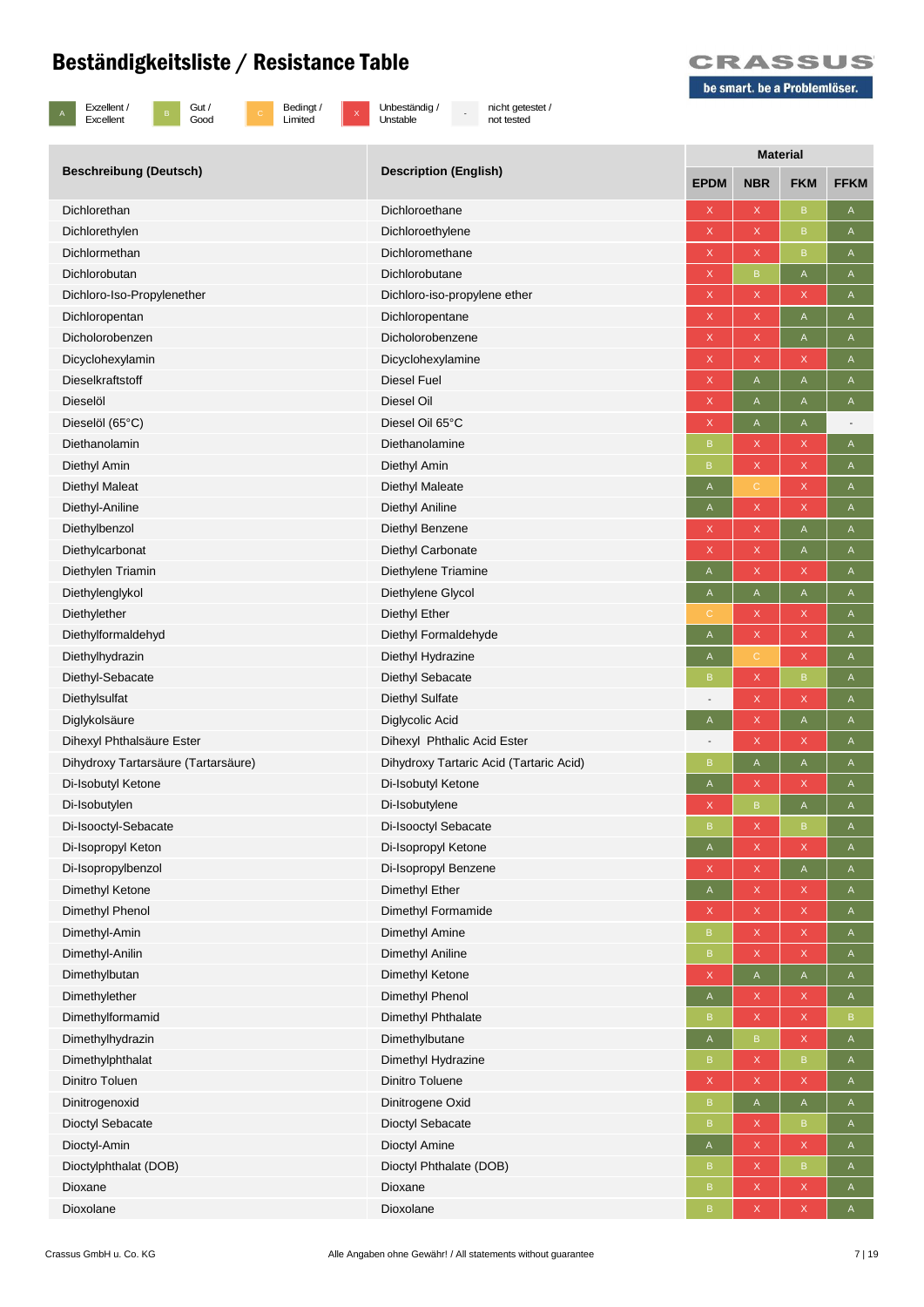

 $\begin{array}{|c|c|c|}\n\hline\n\text{B} & \text{Gust}\n\end{array}$ Good



 $\overline{x}$  Unbeständig / Unstable

- nicht getestet / not tested



|                                      | <b>Description (English)</b>     | <b>Material</b> |                                                                       |                |                          |  |  |
|--------------------------------------|----------------------------------|-----------------|-----------------------------------------------------------------------|----------------|--------------------------|--|--|
| <b>Beschreibung (Deutsch)</b>        |                                  | <b>EPDM</b>     | <b>NBR</b>                                                            | <b>FKM</b>     | <b>FFKM</b>              |  |  |
| Dipentene                            | Dipentene                        | X               | B                                                                     | $\mathsf{A}$   | A                        |  |  |
| Diphenyl                             | Diphenyl                         | $\mathsf X$     | X                                                                     | $\mathsf A$    | $\mathsf{A}$             |  |  |
| Diphenylether                        | Diphenyl Ether                   | X               | $\mathsf X$                                                           | $\, {\sf B}$   | A                        |  |  |
| Diphenyloxid                         | Diphenyle Oxide                  | X               | X                                                                     | $\mathsf A$    | A                        |  |  |
| Dipropylenglykol                     | Dipropylene Glycol               | B               | B                                                                     | $\, {\sf B}$   | A                        |  |  |
| <b>Dithionit</b>                     | <b>Dithionite</b>                | A               | B                                                                     | $\mathsf A$    | A                        |  |  |
| DivinylBenzol                        | <b>Divinyl Benzene</b>           | X               | X                                                                     | $\mathsf A$    | A                        |  |  |
| DMT (Dimethylterephthalat)           | DMT (Dimethyl Terephthalate)     | A               | X                                                                     | A              | A                        |  |  |
| DNCB (Dinitrochlorbenzol)            | DNCB (Dinitrochlorobenzene)      | X               | X                                                                     | $\mathsf{A}$   | $\mathsf{A}$             |  |  |
| Dodecanol                            | Dodecanol                        | $\mathsf B$     | B                                                                     | A              | A                        |  |  |
| Dowtherm A                           | Dowtherm A                       | X               | $\mathsf X$                                                           | $\mathsf A$    | A                        |  |  |
| Dowtherm E                           | Dowtherm E                       | X               | X                                                                     | A              | A                        |  |  |
| Duodecanol (Laurylalcohol)           | Duodecanol (Laurylalcohol)       | B               | B                                                                     | A              | A                        |  |  |
| Eisenchlorid (65°C)                  | Ferric Chloride 65°C             | A               | A                                                                     | $\mathsf{A}$   |                          |  |  |
| Eisenchloridlösung                   | <b>Ferric Chloride Solution</b>  | A               | A                                                                     | $\mathsf A$    | $\mathsf{A}$             |  |  |
| Eisennitrate                         | <b>Ferric Nitrates</b>           | A               | Α                                                                     | $\mathsf A$    | $\mathsf A$              |  |  |
| Eisensulfat (Eisen (III) - vitrinol) | Ferric Sulfate (Ferric Vitrinol) | A               | A                                                                     | A              | $\mathsf{A}$             |  |  |
| Eisensulfatlösung                    | <b>Ferric Sulfate Solution</b>   | A               | A                                                                     | $\mathsf{A}$   | $\mathsf{A}$             |  |  |
| Epichlorhydrin                       | Epichlorhydrin                   | $\sf B$         | $\mathsf X$                                                           | $\mathsf X$    | $\mathsf A$              |  |  |
| Erdgas                               | <b>Natural Gas</b>               | X               | Α                                                                     | A              | A                        |  |  |
| Erdnussöl                            | Peanut Oil                       | X               | Α                                                                     | A              | A                        |  |  |
| Erdöl                                | Petroleum                        | X               | A                                                                     | $\mathsf A$    | $\mathsf{A}$             |  |  |
| Essig                                | Vinegar                          | $\mathsf A$     | $\mathsf B$                                                           | $\, {\bf B}$   | $\mathsf A$              |  |  |
| Essigester (Ethylacetat)             | Acetic Ester (Ethyl Acetate)     |                 | X                                                                     | X              | $\overline{\phantom{a}}$ |  |  |
| Essigsäure (30%)                     | Acetic Acid 30%                  | A               | $\mathbf C$                                                           | С              | $\mathsf{A}$             |  |  |
| Essigsäure (96-99,5%, eiskalt)       | Acetic Acid, 96-99,5% (Glacial)  | B               | X                                                                     | $\mathsf X$    | A                        |  |  |
| Essigsäureanhydrid                   | Acetic Anhydride                 | $\sf B$         | $\mathsf{X}$                                                          | $\mathsf X$    | $\mathsf A$              |  |  |
| Essigsäurechlorid                    | <b>Acetic Acid Chloride</b>      | X               | $\mathsf X$                                                           | $\mathsf{A}$   | A                        |  |  |
| Essigsäuredämpfe                     | <b>Acetic Acid Vapors</b>        | A               | X                                                                     | $\mathsf X$    | A                        |  |  |
| Ethan                                | Ethane                           | X               | $\mathsf A$                                                           | $\mathsf A$    | $\mathsf A$              |  |  |
| Ethanol-Amin                         | <b>Ethanol Amine</b>             | $\overline{B}$  |                                                                       | X              | $\mathsf{A}$             |  |  |
| Ethylacetat                          | <b>Ethyl Acetate</b>             | $\mathbb{C}$    | $\mathsf X$                                                           | $\mathsf X$    | $\mathsf{A}$             |  |  |
| Ethylacrylat                         | Ethylacrylate                    |                 | $\mathsf X$                                                           | $\mathsf X$    | $\mathsf{A}$             |  |  |
| Ethylalkohol, Ethanol                | Ethyl Alcohol, Ethanol           | $\mathsf{A}$    | $\mathsf{A}% _{\mathsf{A}}^{\prime}=\mathsf{A}_{\mathsf{A}}^{\prime}$ | $\mathsf X$    | $\mathsf{A}$             |  |  |
| Ethylbenzol                          | <b>Ethyl Benzene</b>             | X               | $\mathsf X$                                                           | $\, {\bf B}$   | A                        |  |  |
| Ethylbromid                          | <b>Ethyl Bromide</b>             | $\mathsf X$     | $\mathsf B$                                                           | $\mathsf{A}$   | A                        |  |  |
| Ethylcellulose                       | <b>Ethyl Cellulose</b>           | B               | $\mathsf B$                                                           | $\mathsf X$    | A                        |  |  |
| Ethylchloracetat                     | Ethylchloroacetate               | $\sf B$         | $\mathsf B$                                                           | $\mathsf{A}$   | $\mathsf{A}$             |  |  |
| Ethylchlorid                         | Ethylchloride                    | $\sf{B}$        | $\mathsf X$                                                           | $\, {\sf B}$   | $\mathsf{A}$             |  |  |
| Ethylen                              | Ethylene                         | $\mathsf X$     | A                                                                     | $\mathsf{A}$   | $\mathsf{A}$             |  |  |
| Ethylen Chlorohydrin                 | Ethylene Chlorohydrin            | $\sf B$         | $\mathsf X$                                                           | $\mathsf X$    | $\mathsf{A}$             |  |  |
| Ethylenbromid                        | Ethylene Bromide                 | $\mathbb{C}$    | $\mathsf X$                                                           | $\mathsf A$    | $\mathsf{A}$             |  |  |
| Ethylenchlorid                       | Ethylene Chloride                | $\sf{B}$        | $\overline{\phantom{a}}$                                              | $\, {\sf B}$   | A                        |  |  |
| Ethylen-Diamin                       | <b>Ethylene Diamine</b>          | A               | $\mathsf{X}% _{0}$                                                    | $\mathsf X$    | A                        |  |  |
| Ethylendibromid                      | Ethylene Dibromide               | X               | $\mathsf{X}% _{0}$                                                    | $\mathsf{A}$   | $\mathsf{A}$             |  |  |
| Ethylendichlorid                     | Ethylene Dichloride              | X               | $\mathsf X$                                                           | $\mathsf A$    | $\mathsf A$              |  |  |
| Ethylenglycol (65°C)                 | Ethylene Glycol 65°C             | A               | A                                                                     | $\mathsf{A}$   |                          |  |  |
| Ethylenglycol (Frostschutzmittel)    | Ethylene Glycol (Antifreeze)     | $\overline{A}$  | A                                                                     | $\overline{A}$ | $\mathsf{A}^-$           |  |  |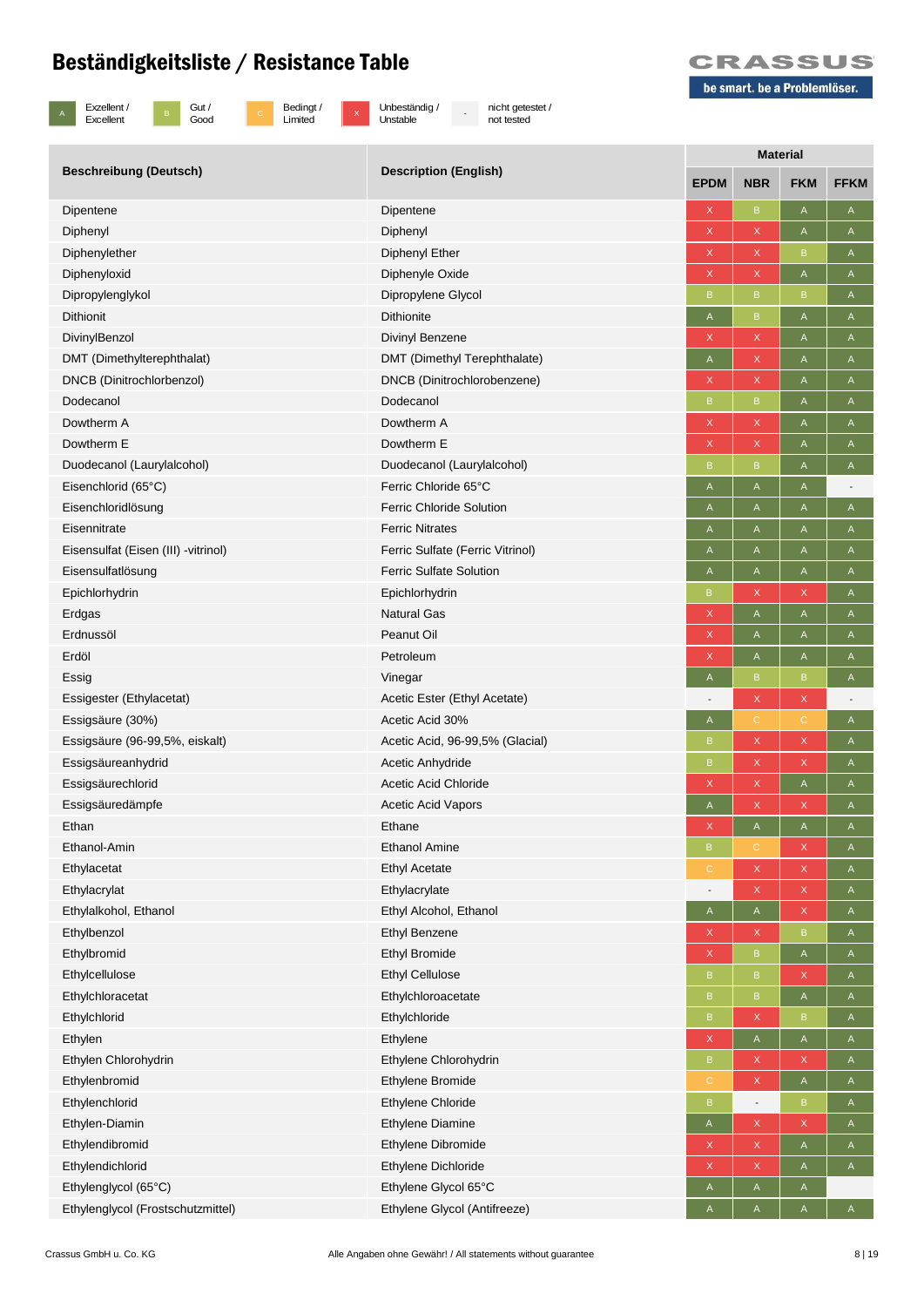

A Exzellent / Excellent



 $\overline{x}$  Unbeständig / Unstable

- nicht getestet / not tested

|                                       | <b>Description (English)</b>            | <b>Material</b> |                                                                       |                           |              |  |  |
|---------------------------------------|-----------------------------------------|-----------------|-----------------------------------------------------------------------|---------------------------|--------------|--|--|
| <b>Beschreibung (Deutsch)</b>         |                                         | <b>EPDM</b>     | <b>NBR</b>                                                            | <b>FKM</b>                | <b>FFKM</b>  |  |  |
| Ethylenglycol Ethylether (Cellosolve) | Ethylene Glycol Ethylether (Cellosolve) | B               | X                                                                     | $\mathsf X$               | A            |  |  |
| Ethylenoxid                           | <b>Ethylene Oxide</b>                   | B.              | $\mathsf{X}$                                                          | $\mathsf X$               | A            |  |  |
| Ethylensilikat                        | <b>Ethylene Silicate</b>                | A               | $\mathsf A$                                                           | $\mathsf A$               | A            |  |  |
| Ethylentrichlorid                     | Ethylene Trichloride                    | C               | X                                                                     | $\sf B$                   | A            |  |  |
| Ethylether                            | <b>Ethyl Ether</b>                      | X               | С                                                                     | $\mathsf X$               |              |  |  |
| Ethylhexanol                          | <b>Ethyl Hexanole</b>                   | A               | $\mathsf{A}% _{\mathsf{A}}^{\prime}=\mathsf{A}_{\mathsf{A}}^{\prime}$ | $\boldsymbol{\mathsf{A}}$ | A            |  |  |
| Ethyloxalat                           | <b>Ethyl Oxalate</b>                    | A               | $\mathsf X$                                                           | $\mathsf A$               | A            |  |  |
| Ethylpentachlorbenzol                 | Ethyl Pentachlorobenzene                | X               | $\mathsf X$                                                           | $\mathsf A$               | $\mathsf{A}$ |  |  |
| Ethylpyridin                          | <b>Ethyl Pyridine</b>                   | A               | X                                                                     | $\mathbb C$               | A            |  |  |
| Ethylsulfat (Diethylsulfat)           | Ethyl Sulfate (Diethyl Sulfate)         | A               | X                                                                     | $\mathsf{X}$              | A            |  |  |
| Fette (tierisch/pflanzlich)           | Fats (animal/vegetable)                 | X               | $\mathsf A$                                                           | $\mathsf A$               | A            |  |  |
| Fettsäuren                            | <b>Fatty Acids</b>                      | X               | $\mathsf B$                                                           | $\mathsf A$               | A            |  |  |
| Fischöl                               | Fish Oil                                | X               | A                                                                     | A                         | A            |  |  |
| Flugbenzin                            | <b>Aviation Gasoline</b>                | X               | $\mathsf A$                                                           | $\mathsf A$               |              |  |  |
| Fluor                                 | Fluorine                                | X               | $\mathsf X$                                                           | $\mathsf{X}$              | B            |  |  |
| Fluorobenzen                          | Fluorobenzene                           | X               | X                                                                     | $\, {\bf B}$              | A            |  |  |
| Fluorosilisäure                       | <b>Fluorosilicic Acid</b>               | A               | $\mathsf B$                                                           | $\mathsf A$               | A            |  |  |
| Flüssiggas                            | <b>Liquified Petroleum Gas</b>          | X               | A                                                                     | $\mathsf A$               |              |  |  |
| Flusssäure (heiß)                     | Hydrofluoric Acid (hot)                 | X               | X                                                                     | $\mathsf{X}$              | A            |  |  |
| Flusssäure (kalt)                     | Hydrofluoric Acid (cold)                | $\mathsf B$     | X                                                                     | $\sf B$                   | A            |  |  |
| Formaldehyd (Formalin-Lösung)         | Formaldehyde (Formalin-Solution)        | A               | $\mathbf C$                                                           | $\mathsf X$               | A            |  |  |
| Formaldehyd (Methanal)                | Formaldehyde (Methanal)                 | $\mathsf A$     | $\sf{B}$                                                              | $\sf{B}$                  | A            |  |  |
| Formamid                              | Formamide                               | A               | $\mathsf B$                                                           | $\sf{B}$                  | A            |  |  |
| Fotografisches Entwicklungsbad        | Photographic Developing Bath            | B               | A                                                                     | $\mathsf A$               | A            |  |  |
| Freon 11                              | Freon 11                                | X               | A                                                                     | B                         | B            |  |  |
| Freon 112                             | Freon 112                               | X               | $\mathsf B$                                                           | $\, {\bf B}$              | A            |  |  |
| Freon 113                             | Freon 113                               | X               | A                                                                     | $\, {\bf B}$              | $\mathsf B$  |  |  |
| Freon 114                             | Freon 114                               | A               | A                                                                     | $\sf B$                   | $\mathsf B$  |  |  |
| Freon 114 B2                          | <b>Freon 114 B2</b>                     | X               | B                                                                     | $\sf{B}$                  | B            |  |  |
| Freon 115                             | Freon 115                               | A               | A                                                                     | $\sf B$                   | B.           |  |  |
| Freon 12                              | Freon 12                                | B               | B                                                                     | B                         | B            |  |  |
| Freon 13                              | Freon 13                                | A               | A                                                                     | B                         | B            |  |  |
| Freon 13 B1                           | Freon 13 B1                             | A               | Α                                                                     | B                         | B            |  |  |
| Freon 134 a                           | Freon 134 a                             | A               | $\overline{\phantom{a}}$                                              | ÷,                        | B            |  |  |
| Freon 14                              | Freon 14                                | A               | Α                                                                     | $\, {\bf B}$              | B            |  |  |
| Freon 142 b                           | Freon 142 b                             | A               | A                                                                     | X                         | B            |  |  |
| Freon 152 a                           | Freon 152 a                             | A               | A                                                                     | $\mathsf X$               | B            |  |  |
| Freon 21                              | Freon 21                                | X               | X                                                                     | X                         | $\mathsf{A}$ |  |  |
| Freon 218                             | Freon 218                               | A               | A                                                                     | $\mathsf A$               | B            |  |  |
| Freon 22                              | Freon 22                                | A               | X                                                                     | X                         | $\, {\bf B}$ |  |  |
| Freon 31                              | Freon 31                                | A               | X                                                                     | X                         | B            |  |  |
| Freon 32                              | Freon 32                                | A               | A                                                                     | $\mathsf{X}$              | B.           |  |  |
| Freon 502                             | Freon 502                               | A               | $\mathsf B$                                                           | $\, {\bf B}$              | B            |  |  |
| Freon BF                              | Freon BF                                | X               | $\sf{B}$                                                              | $\mathsf A$               | B            |  |  |
| Freon C316                            | Freon C316                              | A               | A                                                                     | -                         | B            |  |  |
| Freon C318                            | Freon C318                              | A               | A                                                                     | $\sf B$                   | B            |  |  |
| Freon MF                              | Freon MF                                | X               | $\sf{B}$                                                              | B                         | B            |  |  |
| Freon PCA                             | Freon PCA                               | X               | $\mathsf A$                                                           | B                         | B.           |  |  |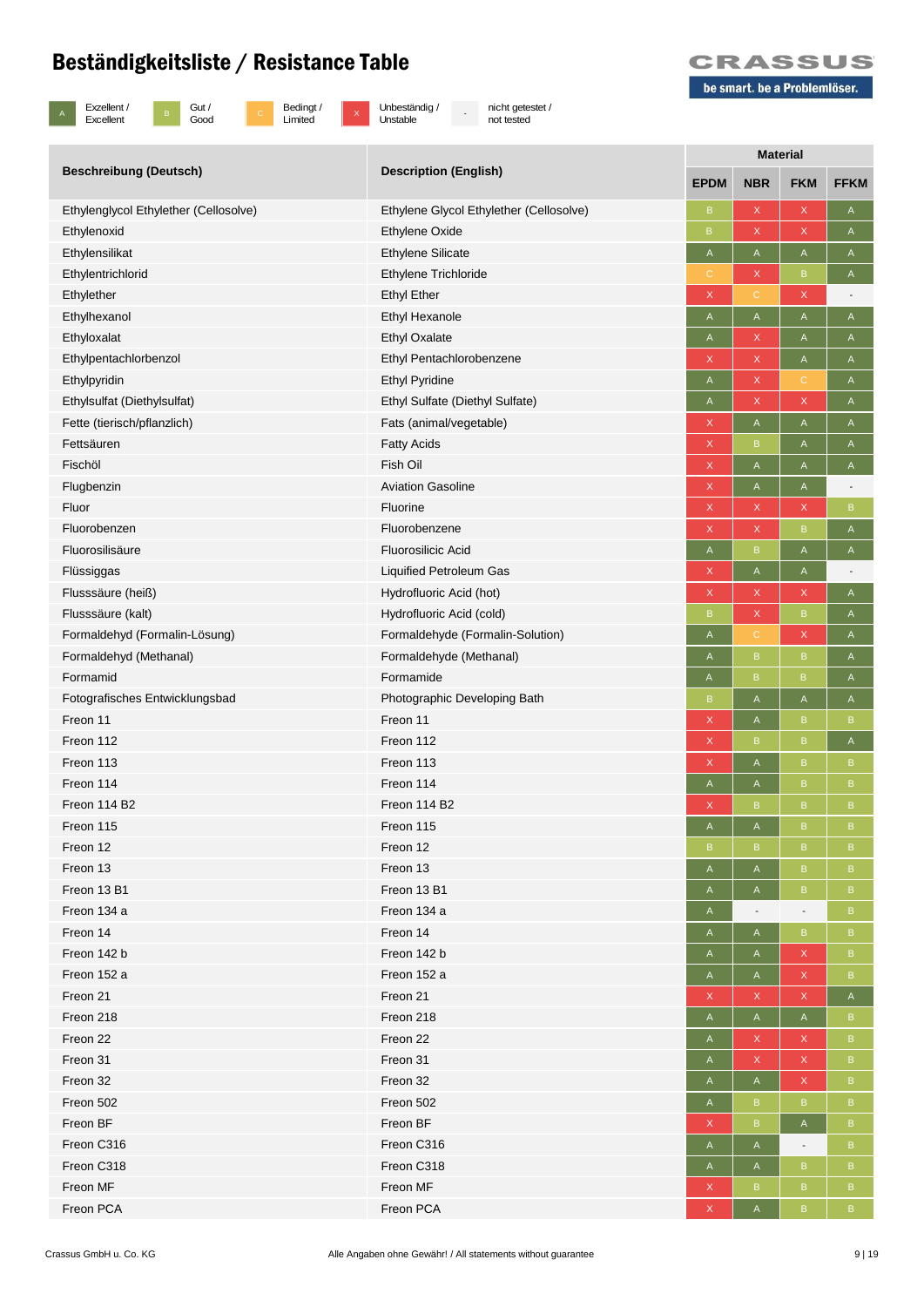B Gut /<br>Good



be smart. be a Problemlöser.

| Exzellent / |
|-------------|
| Excellent   |



<sup>X</sup> Unbeständig / Unstable

- nicht getestet / not tested

|                                |                                     | <b>Material</b>           |                          |                                                                       |              |  |  |
|--------------------------------|-------------------------------------|---------------------------|--------------------------|-----------------------------------------------------------------------|--------------|--|--|
| <b>Beschreibung (Deutsch)</b>  | <b>Description (English)</b>        | <b>EPDM</b>               | <b>NBR</b>               | <b>FKM</b>                                                            | <b>FFKM</b>  |  |  |
| Freon TA                       | Freon TA                            | Α                         | A                        | $\mathsf X$                                                           | $\, {\bf B}$ |  |  |
| Freon TC                       | Freon TC                            | B                         | A                        | $\mathsf{A}% _{\mathsf{A}}^{\prime}=\mathsf{A}_{\mathsf{A}}^{\prime}$ | B            |  |  |
| Freon TF                       | Freon TF                            | $\mathsf X$               | A                        | $\mathsf A$                                                           | B            |  |  |
| Freon TMC                      | Freon TMC                           | B                         | B                        | A                                                                     | $\, {\bf B}$ |  |  |
| Freon T-P35                    | Freon T-P35                         | A                         | A                        | A                                                                     | B            |  |  |
| Freon TWD602                   | Freon TWD602                        | A                         | B                        | A                                                                     | $\, {\bf B}$ |  |  |
| Frischwasser 82°C              | Water, Fresh 82°C                   | A                         | A                        | A                                                                     | A            |  |  |
| Fruchtsäfte                    | <b>Fruit Juices</b>                 | A                         | B                        | $\mathsf B$                                                           | $\mathsf B$  |  |  |
| Fumarsäure                     | <b>Fumaric Acid</b>                 |                           | A                        | A                                                                     | A            |  |  |
| Furan                          | Furan                               | $\mathsf X$               | X                        | $\mathsf X$                                                           | A            |  |  |
| Furfural (Furfurylaldehyd)     | Furfural (Furfurylaldehyde)         |                           | C                        | $\overline{\phantom{a}}$                                              | Α            |  |  |
| Furfurylalcohol                | Furfurylalcohol                     |                           |                          | $\overline{\phantom{a}}$                                              | A            |  |  |
| Gallussäure                    | <b>Gallic Acid</b>                  | B                         | A                        | A                                                                     | $\mathsf{A}$ |  |  |
| Gasöl                          | Gas Oil                             | X                         | A                        | A                                                                     | A            |  |  |
| Geister                        | Spirits                             | $\boldsymbol{\mathsf{A}}$ | Α                        | A                                                                     | A            |  |  |
| Gelatine                       | Gelatin                             | Α                         | Α                        | A                                                                     | A            |  |  |
| Gemüsesäfte                    | Vegetable Juices                    | A                         | A                        | A                                                                     | A            |  |  |
| Generatorgas                   | <b>Generator Gas</b>                | $\mathsf X$               | A                        | $\mathsf A$                                                           | $\mathsf A$  |  |  |
| <b>Glaubers Salz</b>           | Glauber's Salt                      | A                         | B                        | B                                                                     | A            |  |  |
| Glukose (wässrig)              | Glucose, aqueos                     | A                         | A                        | $\mathsf A$                                                           | Α            |  |  |
| Glukoselösung                  | Glucose solution                    | A                         | A                        | A                                                                     | A            |  |  |
| Glycerin                       | Glycerol                            | A                         | A                        | A                                                                     | $\mathsf A$  |  |  |
| Glycerin (Glycerin)            | Glycerin (Glycerol)                 | Α                         | A                        | A                                                                     | Α            |  |  |
| Glycerin Chlorohydrin          | Glycerol Chlorohydrin               | B                         | X                        | $\mathsf B$                                                           | Α            |  |  |
| Glycerintriacetat (Triacetin)  | Glycerol Triacetate (Triacetin)     | A                         | B                        | X                                                                     | Α            |  |  |
| Glyceroltrirat (Nitroglycerin) | Glycerol Trinitrate (Nitroglycerin) | A                         | X                        | $\mathsf A$                                                           | A            |  |  |
| Glycin                         | Glycine                             | A                         | B                        | A                                                                     | $\mathsf A$  |  |  |
| Glykolsäure                    | Glycolic Acid                       | Α                         | A                        | B                                                                     | Α            |  |  |
| Harnstoff                      | Urea                                | A                         | Α                        | A                                                                     | A            |  |  |
| HEF-3                          | HEF-3                               | X                         | B                        | A                                                                     | A            |  |  |
| Hefe                           | Yeast                               | A                         | A                        | A                                                                     | A            |  |  |
| Heliumgas                      | <b>Helium Gas</b>                   | A                         | A                        | A                                                                     | A            |  |  |
| Heptan                         | Heptane                             | X                         | A                        | A                                                                     | A            |  |  |
| Hexachloraceton                | <b>Hexachloro Acetone</b>           | A                         | X                        | $\mathsf X$                                                           | A            |  |  |
| Hexachlorcyclohexan (Lindan)   | Hexachloro Cyclohexane (Lindane)    | $\mathsf X$               | $\overline{\phantom{a}}$ | $\mathsf A$                                                           | A            |  |  |
| Hexachloro Butadien            | Hexachloro Butadiene                | $\boldsymbol{\mathsf{X}}$ | X                        | $\mathsf A$                                                           | A            |  |  |
| Hexafluorosilisäure            | Hexafluorosilicic Acid              | B                         | B                        | $\, {\bf B}$                                                          | A            |  |  |
| Hexaldehyd                     | Hexaldehyd                          | A                         | X                        | X                                                                     | $\mathsf{A}$ |  |  |
| Hexalin (Cyclohexanol)         | Hexalin (Cyclohexanol)              | $\mathsf X$               | A                        | $\mathsf A$                                                           | A            |  |  |
| Hexamine                       | Hexamine                            | $\mathsf A$               | X                        | X                                                                     | A            |  |  |
| Hexan                          | Hexane                              | $\mathsf X$               | A                        | $\mathsf A$                                                           | A            |  |  |
| Hexanal (Capronaldehyd)        | Hexanal (Capronaldehyde)            | B                         |                          | $\mathsf X$                                                           | $\mathsf{A}$ |  |  |
| Hexanetriol                    | Hexanetriol                         | $\mathsf{A}$              | A                        | $\mathsf A$                                                           | A            |  |  |
| Hexene                         | Hexene                              | X                         | B                        | A                                                                     | $\mathsf{A}$ |  |  |
| Hexylalkohol                   | Hexyl Alcohol                       | B                         | A                        | A                                                                     | $\mathsf{A}$ |  |  |
| Hochofengas                    | <b>Blast Furnace Gas</b>            | $\mathsf X$               | X                        | A                                                                     | A            |  |  |
| Holzalkohol (Methanol)         | Wood Alcohol (methanol)             | $\mathsf X$               | A                        | X                                                                     |              |  |  |
| Holzgeist                      | <b>Wood Spirit</b>                  | A                         | B                        | $\mathbb C$                                                           | $\mathsf{A}$ |  |  |
|                                |                                     |                           |                          |                                                                       |              |  |  |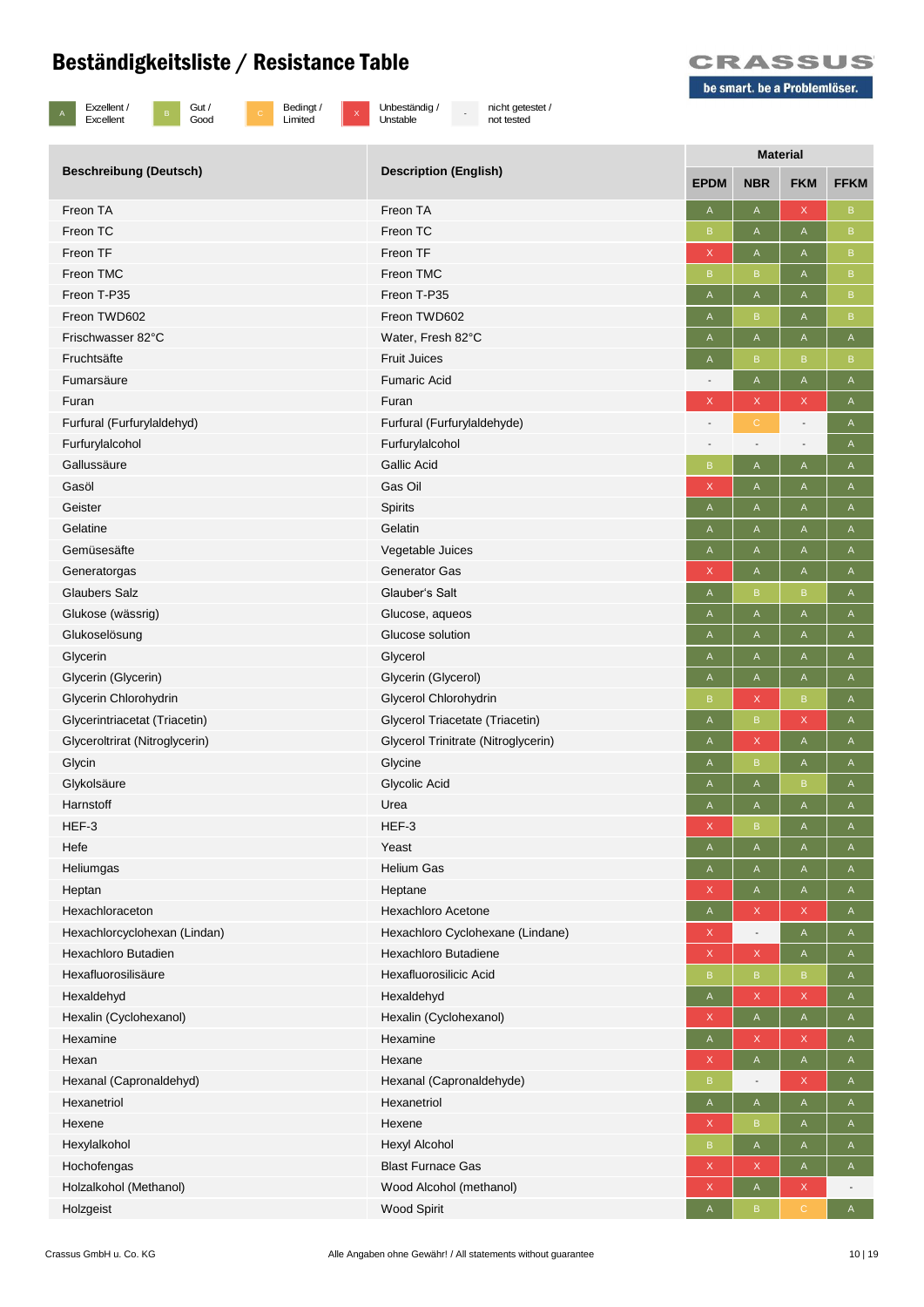

B Gut /<br>Good

c Bedingt /<br>Limited

x Unbeständig /<br>Unstable

- nicht getestet / not tested



|                               |                              | <b>Material</b> |                          |                           |              |  |  |
|-------------------------------|------------------------------|-----------------|--------------------------|---------------------------|--------------|--|--|
| <b>Beschreibung (Deutsch)</b> | <b>Description (English)</b> | <b>EPDM</b>     | <b>NBR</b>               | <b>FKM</b>                | <b>FFKM</b>  |  |  |
| Hydrazin                      | Hydrazine                    | Α               | $\mathsf B$              | $\mathsf C$               | A            |  |  |
| Hydrazin Hydrathydrate        | Hydrazine Hydrate            | A               | $\mathsf B$              | $\mathbf C$               | A            |  |  |
| Hydrobromsäure                | Hydrobromic Acid             | A               | X                        | $\mathsf A$               | A            |  |  |
| Hydrochinon                   | Hydroquinone                 | B               | X                        | X                         | A            |  |  |
| Hydrocyansäure                | Hydrocyanic Acid             | A               | B                        | $\mathsf A$               | $\mathsf{A}$ |  |  |
| Hydrogensulfitlaugung         | Hydrogensulfite Leach        | A               | X                        | $\mathsf A$               | $\mathsf A$  |  |  |
| Hydroxyessigsäure             | <b>Hydroxy Acetic Acid</b>   | $\mathsf A$     | X                        | $\mathsf X$               | $\mathsf{A}$ |  |  |
| Hydroxylamin                  | Hydroxylamine                | $\mathsf A$     | A                        | $\sf A$                   | $\mathsf A$  |  |  |
| Hydroxylaminsulfat            | Hydroxylamine Sulfate        | A               | A                        | A                         | A            |  |  |
| Hypochlorsäure                | Hypochlorous Acid            | B               | X                        | A                         | A            |  |  |
| Inländische Heizöle           | Domestic Fuel Oils           | X               | A                        | A                         | A            |  |  |
| lodoform                      | lodoform                     | $\mathsf{A}$    |                          | A                         | Α            |  |  |
| Iso-Butan                     | <b>Iso-Butane</b>            | X               | A                        | A                         | A            |  |  |
| Iso-Butyl-Alkohol             | Iso-Butyl Alcohol            | A               | B                        | $\sf{B}$                  | A            |  |  |
| Iso-Butylen                   | Iso-Butylene                 | $\mathsf X$     | A                        | $\boldsymbol{\mathsf{A}}$ | $\mathsf A$  |  |  |
| Iso-Butyl-Methylketon         | Iso-Butyl Methyl Ketone      | A               | X                        | X                         | A            |  |  |
| Iso-Butyraldehyd              | Iso-Butyraldehyde            | A               | X                        | $\mathsf X$               | A            |  |  |
| Iso-Cyanat                    | Iso-Cyanate                  | A               | $\overline{\phantom{a}}$ | $\overline{\phantom{a}}$  | A            |  |  |
| Iso-Dodecane                  | Iso-Dodecane                 | $\mathsf X$     | A                        | $\mathsf A$               | A            |  |  |
| Iso-Octane                    | Iso-Octane                   | $\mathsf X$     | A                        | A                         | A            |  |  |
| <b>Iso-Pentane</b>            | <b>Iso-Pentane</b>           | X               | A                        | A                         | $\mathsf{A}$ |  |  |
| Iso-Propyl-Alkohol            | Iso-Propyl-Alcohol           | $\mathsf A$     | B                        | $\mathsf A$               | $\mathsf A$  |  |  |
| Iso-Propyl-Benzol             | Iso-Propyl-Benzene           | $\mathsf X$     | X                        | A                         | A            |  |  |
| Iso-Propyl-Chlorid            | Iso-Propyl-Chloride          | X               | X                        | $\mathsf A$               | A            |  |  |
| Iso-Propyl-Ether              | Iso-Propyl-Ether             | A               | X                        | X                         | $\mathsf{A}$ |  |  |
| Iso-Propyyl-Acetat            | Iso-Propyl-Acetate           | $\sf B$         | X                        | X                         | A            |  |  |
| Jet Fuel JP3                  | Jet Fuel JP3                 | X               | A                        | $\mathsf A$               | A            |  |  |
| Jet Fuel JP4                  | Jet Fuel JP4                 | $\mathsf X$     | A                        | A                         | A            |  |  |
| Jet Fuel JP5                  | Jet Fuel JP5                 | X               | A                        | A                         | A            |  |  |
| Jet Fuel JP6                  | Jet Fuel JP6                 | $\mathsf X$     | A                        | $\mathsf A$               | A            |  |  |
| Jod                           | lodine                       | B               | B                        | A                         | $\mathsf{A}$ |  |  |
| Jod-Tinktur                   | Iodine tincture              | $\, {\sf B} \,$ | B                        | A                         | A            |  |  |
| JP3 (Kraftstoff)              | JP3 (Fuel)                   | $\mathsf X$     | A                        | A                         | A            |  |  |
| JP4 (Kraftstoff)              | JP4 (Fuel)                   | $\mathsf X$     | A                        | A                         | A            |  |  |
| JP5 (Kraftstoff)              | JP5 (Fuel)                   | $\mathsf X$     | A                        | A                         | A            |  |  |
| JP6 (Kraftstoff)              | JP6 (Fuel)                   | X               | A                        | A                         | A            |  |  |
| JPX (Kraftstoff)              | JPX (Fuel)                   | $\mathsf X$     | A                        | X                         | A            |  |  |
| Kaffee                        | Coffee                       | A               | A                        | $\mathsf A$               | A            |  |  |
| Kaffee-Extrakt                | <b>Coffee Extract</b>        | A               | $\mathsf{A}$             | $\mathsf A$               | A            |  |  |
| Kakaobutter                   | Cocoa Butter                 | X               | A                        | $\mathsf A$               | A            |  |  |
| Kalium dichromate             | Potassium Dichromate         | A               | A                        | A                         | A            |  |  |
| Kaliumacetat                  | Potassium Acetate            | A               | B                        | $\, {\bf B}$              | A            |  |  |
| Kalium-Aluminiumsulfat        | Potassium Aluminium Sulfat   | A               |                          | $\overline{\phantom{a}}$  | A            |  |  |
| Kalium-Bicarbonit             | Potassium Bicarbonite        | $\mathsf A$     | A                        | A                         | A            |  |  |
| Kaliumbisulfat                | Potassium Bisulfate          | A               | A                        | A                         | A            |  |  |
| Kaliumborat                   | Potassium Borate             | A               | A                        | A                         | $\mathsf{A}$ |  |  |
| Kaliumbromate                 | Potassium Bromate            | $\mathsf{A}$    | A                        | $\mathsf A$               | A            |  |  |
| Kaliumbromid                  | Potassium Bromide            | A               | A                        | A                         | A            |  |  |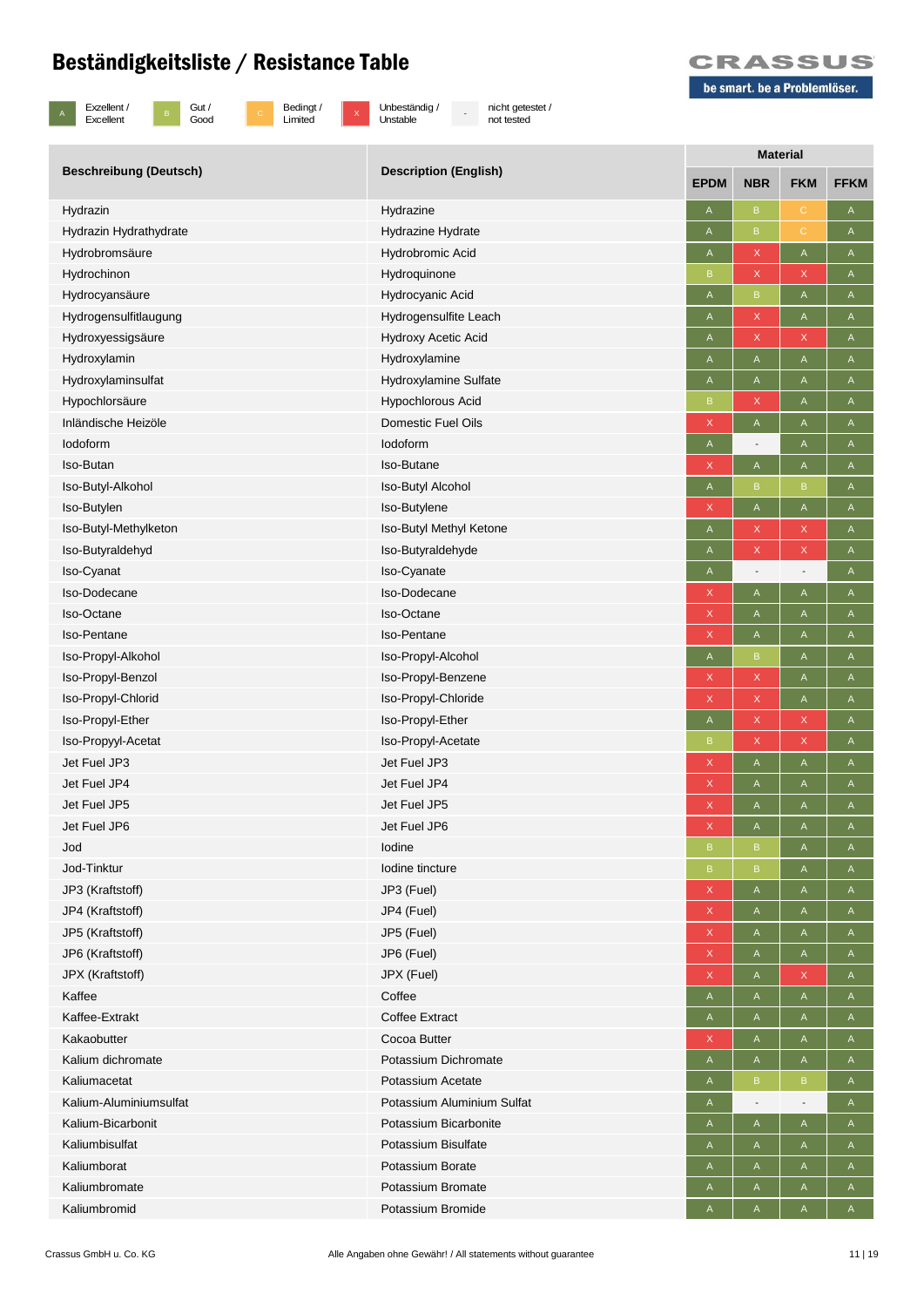

B Gut /<br>Good

c Bedingt /<br>Limited

x Unbeständig /<br>Unstable

- nicht getestet / not tested



| <b>Beschreibung (Deutsch)</b>      | <b>Description (English)</b>           | <b>Material</b> |              |                           |                                                                       |  |
|------------------------------------|----------------------------------------|-----------------|--------------|---------------------------|-----------------------------------------------------------------------|--|
|                                    |                                        | <b>EPDM</b>     | <b>NBR</b>   | <b>FKM</b>                | <b>FFKM</b>                                                           |  |
| Kaliumcarbonat                     | Potassium Carbonate                    | A               | A            | $\mathsf A$               | A                                                                     |  |
| Kaliumchlorat                      | Potassium Chlorate                     | A               | X            | Α                         | A                                                                     |  |
| Kaliumchlorid                      | Potassium Chloride                     | A               | A            | Α                         | A                                                                     |  |
| Kaliumchromat                      | Potassium Chromate                     | A               | B            | $\mathsf A$               | $\mathsf A$                                                           |  |
| Kaliumcyanid                       | Potassium Cyanide                      | A               | A            | $\mathsf A$               | $\mathsf A$                                                           |  |
| Kaliumhydroxid (65°C)              | Potassium Hydroxide 65°C               | A               | B            | С                         |                                                                       |  |
| Kaliumhydroxid (Kaliumlye)         | Potassium Hydroxide, Potassium Lye     | A               | B            | $\mathsf X$               | $\mathsf{A}$                                                          |  |
| Kaliumhydroxid (Lösung 50%)        | Potassium Hydroxide (Solution 50%)     | $\mathsf{A}$    | $\mathsf B$  | $\mathbb C$               | $\mathsf A$                                                           |  |
| Kaliumhypochlorit (Javellewasser)  | Potassium Hypochlorite (Javelle water) | B               | $\mathsf B$  | $\mathsf A$               | Α                                                                     |  |
| Kaliumiodid                        | Potassium Iodide                       | A               | A            | $\mathsf A$               | A                                                                     |  |
| Kaliumnitrat                       | <b>Potassium Nitrate</b>               | A               | B            | $\mathsf{A}$              | A                                                                     |  |
| Kaliumperchlorat                   | Potassium Perchlorate                  | A               | $\mathsf{X}$ | $\mathsf A$               | $\mathsf A$                                                           |  |
| Kaliumperfluoracetat               | Potassium Perfluoroacetate             | A               | B            | $\mathsf X$               | A                                                                     |  |
| Kaliumpermanganat                  | Potassium Permanganate                 | A               | X            | A                         | Α                                                                     |  |
| Kaliumpersulfat                    | Potassium Persulfate                   | A               | X            | $\mathsf{A}$              | A                                                                     |  |
| Kaliumphosphat                     | Potassium Phosphate                    | A               | A            | A                         | A                                                                     |  |
| Kaliumsulfat                       | Potassium Sulfate                      | A               | Α            | $\mathsf A$               | A                                                                     |  |
| Kaliumsulfit                       | Potassium Sulfite                      | A               | Α            | A                         | A                                                                     |  |
| Kalkchlorid                        | Chloride of Lime                       | A               | X            | A                         | A                                                                     |  |
| Kampfer                            | Campher                                | X               | A            | $\,$ B                    | A                                                                     |  |
| Kampferöl                          | Campher Oil                            | $\mathsf X$     | A            | $\, {\sf B}$              | A                                                                     |  |
| Kasein                             | Casein                                 | B               | A            | $\overline{A}$            | $\mathsf A$                                                           |  |
| Kerosin                            | Kerosene                               | X               | A            | A                         | $\mathsf{A}$                                                          |  |
| Kesselspeisewasser                 | <b>Boiler Feed Water</b>               | A               | B            | B                         | A                                                                     |  |
| Ketchup                            | Ketchup                                | A               | Α            | A                         | $\mathsf A$                                                           |  |
| Kiefernöl                          | Pine Oil                               | X               | B            | $\mathsf A$               | A                                                                     |  |
| Kieselsäure                        | Silicic Acid                           | A               | Α            | A                         | A                                                                     |  |
| Knochenöl                          | <b>Bone Oil</b>                        | X               | A            | $\mathsf A$               | A                                                                     |  |
| Kobaltchlorit                      | <b>Cobalt Chlorite</b>                 | A               | A            | $\mathsf A$               | $\mathsf A$                                                           |  |
| Kohlendioxid (nass)                | Carbon Dioxide, wet                    | B               | Α            | A                         | Α                                                                     |  |
| Kohlendioxid (trocken)             | Carbon Dioxide, dry                    | B               | A            | A                         | A                                                                     |  |
| Kohlenmonoxid                      | Carbon Monoxide                        | A               | A            | $\, {\sf B}$              | A                                                                     |  |
| Kohlensäure                        | Carbonic Acid                          | A               | A            | $\mathsf A$               | $\mathsf{A}% _{\mathsf{A}}^{\prime}=\mathsf{A}_{\mathsf{A}}^{\prime}$ |  |
| Kohlenstoff Tetrachlorid           | Carbon Tetrachloride                   | X               | С            | A                         |                                                                       |  |
| Kohlenstoffdisulfid                | <b>Carbon Disulfide</b>                | X               | $\mathsf X$  | A                         | A                                                                     |  |
| Kohlenteer                         | Coal Tar                               | X               | $\mathsf B$  | $\, {\bf B}$              | $\mathsf A$                                                           |  |
| Kokosfett                          | <b>Coconut Grease</b>                  | X               | A            | $\mathsf{A}$              | A                                                                     |  |
| Kokosnuss (Fettsäure)              | Coconut, Fatty Acid                    | X               | A            | $\boldsymbol{\mathsf{A}}$ | A                                                                     |  |
| Kokosöl                            | Coconut Oil                            | X               | A            | A                         | $\mathsf{A}$                                                          |  |
| Koksofengas                        | Coke Oven Gas                          | $\mathsf X$     | X            | $\mathsf{A}$              | $\mathsf{A}$                                                          |  |
| Kupfer (I) -ammoniumacetat-Lösung  | Cuprous Ammonia Acetate Solution       | A               | $\mathsf X$  | $\mathsf X$               | A                                                                     |  |
| Kupfer Ammoniumacetat              | Copper Ammonium Acetate                | A               | $\mathsf X$  | $\mathsf X$               | A                                                                     |  |
| Kupferacetatlösung                 | <b>Copper Acetate Solution</b>         | $\sf{B}$        | X            | $\mathsf X$               | A                                                                     |  |
| Kupferchloridlösung                | Copper Chloride, Solution              | A               | A            | $\mathsf A$               | $\mathsf{A}$                                                          |  |
| Kupfercyanid                       | Copper Cyanide                         | A               | A            | $\mathsf A$               | A                                                                     |  |
| Kupferfluorid                      | Copper Fluoride                        | A               | B            | A                         | A                                                                     |  |
| Kupfernitrat                       | <b>Copper Nitrate</b>                  | A               | $\mathsf B$  | $\mathsf{A}$              | $\mathsf{A}$                                                          |  |
| Kupfersulfat (Blue Vitriol) Lösung | Copper Sulfate (Blue Vitriol) Solution | Α               | A            | $\mathsf{A}$              | A                                                                     |  |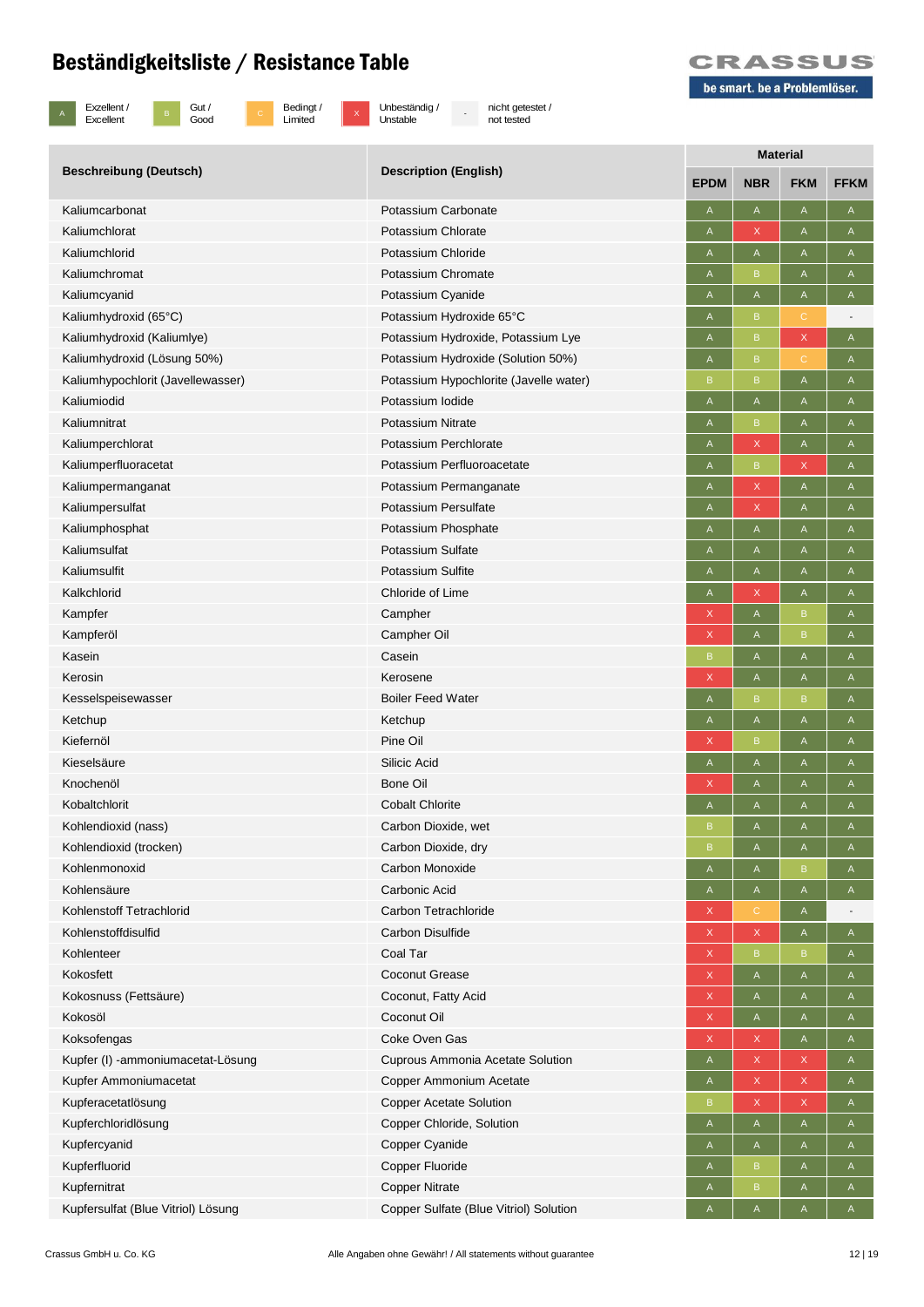



x Unbeständig /<br>Unstable

- nicht getestet / not tested



|                               | <b>Description (English)</b>      | <b>Material</b>           |             |                           |              |  |
|-------------------------------|-----------------------------------|---------------------------|-------------|---------------------------|--------------|--|
| <b>Beschreibung (Deutsch)</b> |                                   | <b>EPDM</b>               | <b>NBR</b>  | <b>FKM</b>                | <b>FFKM</b>  |  |
| Lachgas (N2O)                 | Laughing Gas (N2O)                | B                         | A           | $\mathsf A$               | Α            |  |
| Lactams                       | Lactams                           | X                         | X           | X                         | Α            |  |
| Lanolin                       | Lanolin                           | X                         | A           | A                         | A            |  |
| Latex                         | Latex                             | A                         | A           | A                         | A            |  |
| Lavendelöl                    | Lavender Oil                      | X                         | B           | A                         | Α            |  |
| Lebertran                     | Cod-liver Oil                     | B                         | A           | A                         | Α            |  |
| Leinöl                        | <b>Linseed Oil</b>                | С                         | Α           | A                         | A            |  |
| Ligroin                       | Ligroin                           | X                         | A           | $\mathsf A$               | A            |  |
| Liköre                        | Liqueurs                          | $\mathsf A$               | A           | $\mathsf A$               | A            |  |
| Limettenmilch                 | Milk of Lime                      | A                         | X           | $\mathsf B$               | Α            |  |
| Lindol                        | Lindol                            | A                         | X           | X                         | A            |  |
| Linolsäure                    | Linoleic Acid                     | X                         | B           | A                         | A            |  |
| Lithiumbromid-Salzlösung      | Lithium Bromide Brine             | A                         | A           | A                         | $\mathsf A$  |  |
| Lithiumchlorid                | Lithium Chloride                  | A                         | Α           | A                         | A            |  |
| Lithiumhydroxid               | Lithium Hydroxide                 | A                         | Χ           | $\overline{\phantom{a}}$  | A            |  |
| Luft                          | Air                               | A                         | A           | $\mathsf A$               | A            |  |
| Maganchloridlösung            | Maganese Chloride (Solution)      | A                         | A           | $\mathsf A$               | $\mathsf A$  |  |
| Magnesiumacetatlösung         | <b>Magnesium Acetate Solution</b> | A                         | X           | X                         | A            |  |
| Magnesiumchloridlösung        | Magnesium Chloride Solution       | Α                         | A           | A                         | A            |  |
| Magnesiumhydroxidlösung       | Magnesium Hydroxide (Solution)    | A                         | B           | $\mathsf B$               | A            |  |
| Magnesiumsilikat (Talcum)     | Magnesium Silicate (Talcum)       | A                         | A           | A                         | A            |  |
| Magnesiumsulfat (Epsonsalze)  | Magnesium Sulfate (Epson Salts)   | Α                         | Α           | A                         | A            |  |
| Maisöl                        | Corn Oil                          | X                         | Α           | A                         | A            |  |
| Maleinsäure                   | Maleic Acid                       | $\mathsf A$               | B           | $\mathsf A$               | $\mathsf A$  |  |
| Maleisches Anhydrid           | Maleic Anhydride                  | X                         | X           | B                         | A            |  |
| Margarine                     | Margarine                         | $\mathsf X$               | A           | A                         | Α            |  |
| Maschinenöl (mineralisch)     | Machinery Oil (mineral)           | X                         | A           | A                         | A            |  |
| Mayonaise                     | Mayonaise                         | $\boldsymbol{\mathsf{X}}$ | Α           | X                         | Α            |  |
| Meerwasser                    | Sea Water                         | A                         | Α           | $\, {\bf B}$              | Α            |  |
| Melasse                       | <b>Molasses</b>                   | A                         | Α           | A                         | A            |  |
| Menthol                       | Menthol                           | $\sf B$                   | B           | $\mathsf A$               | A            |  |
| Mercaptans                    | Mercaptans                        | $\mathsf A$               | X           | X                         | $\mathsf{A}$ |  |
| Mesityloxid                   | <b>Mesityl Oxide</b>              | A                         | X           | $\mathsf X$               | $\mathsf A$  |  |
| Methacrylsäure                | Methacrylic Acid                  | B                         | X           | X                         | A            |  |
| Methan                        | Methane                           | X                         | A           | $\mathsf A$               | $\mathsf{A}$ |  |
| Methanal                      | Methanal                          | $\mathsf A$               | B           | $\, {\bf B}$              | A            |  |
| Methoxy Benzol                | Methoxy Benzene                   | $\mathsf X$               | X           | X                         | A            |  |
| Methoxy Butanol               | Methoxy Butanol                   | B                         | A           | $\mathsf A$               | A            |  |
| Methyl Butyl Keton            | Methyl Butyl Ketone               | $\mathsf{A}$              | X           | X                         | $\mathsf{A}$ |  |
| Methyl Iso-Butyl Keton (MIBK) | Methyl Iso-Butyl Ketone (MIBK)    | B                         | X           | X                         | $\mathsf A$  |  |
| Methyl Iso-Propyl Keton       | Methyl Iso-Propyl Ketone          | $\mathsf A$               | X           | X                         | $\mathsf{A}$ |  |
| Methylacetat                  | Methyl Acetate                    | $\mathsf{A}$              | X.          | X                         | $\mathsf{A}$ |  |
| Methylacetoacetat             | Methyl Acetoacetate               | A                         | X,          | X                         | $\mathsf{A}$ |  |
| Methylacrylat                 | Methyl Acrylate                   | B                         | X           | $\mathsf X$               | $\mathsf{A}$ |  |
| Methylalkohol (Methanol)      | Methyl Alcohol (Methanol)         | A                         | $\mathsf B$ | $\mathbb{C}^{\mathbb{N}}$ | A            |  |
| Methylamin                    | Methyl Amine                      | A                         | X           | $\mathsf X$               | A            |  |
| Methyl-Anilin                 | <b>Methyl Aniline</b>             | B                         | X           | $\mathsf B$               | A            |  |
| Methylbromid                  | Methyl Bromide                    | $\mathsf X$               | X           | $\mathsf A$               | $\mathsf A$  |  |
|                               |                                   |                           |             |                           |              |  |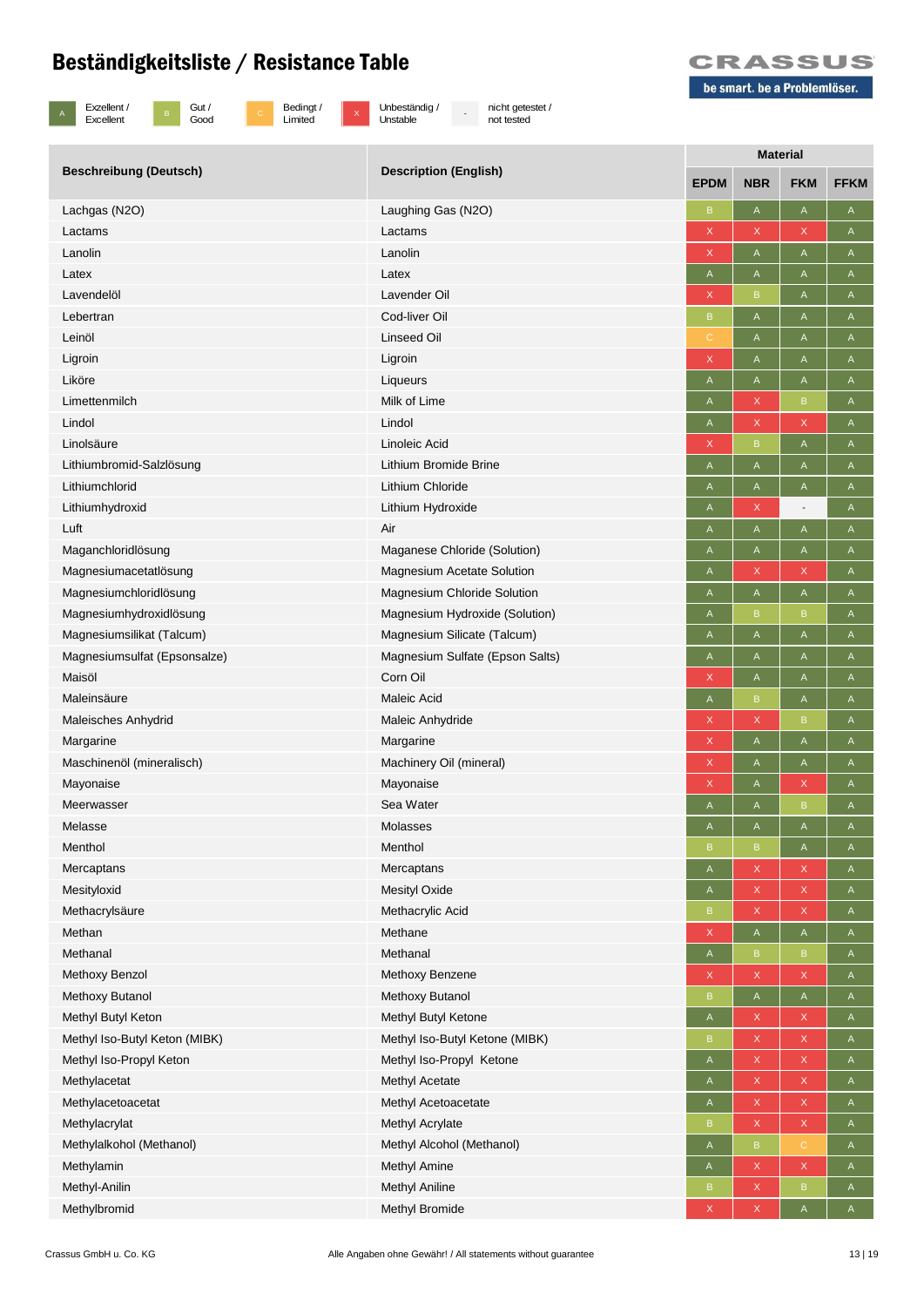

B Gut /<br>Good

c Bedingt /<br>Limited

x Unbeständig /<br>Unstable

- nicht getestet / not tested



| <b>Beschreibung (Deutsch)</b>      | <b>Description (English)</b>            | <b>Material</b>           |             |                                                                       |              |  |
|------------------------------------|-----------------------------------------|---------------------------|-------------|-----------------------------------------------------------------------|--------------|--|
|                                    |                                         | <b>EPDM</b>               | <b>NBR</b>  | <b>FKM</b>                                                            | <b>FFKM</b>  |  |
| Methylcarbonat                     | Methyl Carbonate                        | X                         | X           | $\mathsf{x}$                                                          | A            |  |
| Methylcellosolve                   | Methyl Cellosolve                       | B                         | X           | X                                                                     | A            |  |
| Methylcellulose                    | <b>Methyl Cellulose</b>                 | B                         | B.          | B                                                                     | Α            |  |
| Methylchlorid                      | <b>Methyl Chloride</b>                  | B                         | X           | $\mathsf B$                                                           | Α            |  |
| Methylcyclopentan                  | Methyl Cyclopentane                     | X                         | X           | $\mathsf B$                                                           | A            |  |
| Methylenchlorid                    | Methylene Chloride                      | $\mathsf X$               | X           | $\mathsf B$                                                           | Α            |  |
| Methylethylketon (MEK)             | Methyl Ethyl Ketone (MEK)               | B                         | X           | X                                                                     | A            |  |
| Methylformate                      | Methyl Formate                          | B                         | X           | X                                                                     | A            |  |
| Methylglycol                       | <b>Methyl Glycol</b>                    | B                         | X           | X                                                                     | Α            |  |
| Methylglycolacetat (Ethylenglykol) | Methyl Glycol Acetate (Ethyleneglycol)  | $\mathsf B$               | X           | X                                                                     | Α            |  |
| Methylmethacrylat                  | Methyl Methacrylate                     | X                         | X           | X                                                                     | Α            |  |
| Methylmethacrylsäureester          | Methyl Methacrylic Acid Ester           | $\boldsymbol{\mathsf{X}}$ | X           | $\mathsf X$                                                           | A            |  |
| Methyloleat                        | Methyl Oleate                           | B                         | X           | $\mathsf{A}% _{\mathsf{A}}^{\prime}=\mathsf{A}_{\mathsf{A}}^{\prime}$ | Α            |  |
| Methylphenylether (Anisole)        | Methyl Phenyl Ether (Anisole)           | X                         | X           | X                                                                     | A            |  |
| Methylpyrrolidon                   | Methyl Pyrrolidone                      | A                         | X           | X                                                                     | Α            |  |
| Methylsalicylat                    | <b>Methyl Salicylate</b>                | B                         | X           | $\overline{\phantom{a}}$                                              | A            |  |
| Milch                              | <b>Milk</b>                             | Α                         | A           | A                                                                     | Α            |  |
| Milchsäure                         | Lactic Acid                             | B                         | B           | A                                                                     | Α            |  |
| Mineralische Spirituosen           | <b>Mineral Spirits</b>                  | $\mathsf X$               | A           | A                                                                     | A            |  |
| Mineralöl                          | <b>Mineral Oil</b>                      | $\mathsf X$               | B           | $\mathsf{A}% _{\mathsf{A}}^{\prime}=\mathsf{A}_{\mathsf{A}}^{\prime}$ | A            |  |
| Monobromobenzen                    | Monobromobenzene                        | $\boldsymbol{\mathsf{X}}$ | X           | $\mathsf B$                                                           | A            |  |
| Monochlorbenzol                    | Monochlorobenzene                       | $\mathsf X$               | X           | $\mathsf B$                                                           | Α            |  |
| Monochloressigsäure                | Monochloroacetic Acid                   | A                         | X           | X                                                                     | A            |  |
| Monochloressigsäureethylester      | Monochloroacetic Acid Ethyl Ester       | B                         | X           | X                                                                     | A            |  |
| Monoethanol-Amin                   | <b>Monoethanol Amine</b>                | B                         | X           | $\mathsf X$                                                           | Α            |  |
| Mononitrochlorbenzol               | Mononitrochlorobenzene                  | $\boldsymbol{\mathsf{X}}$ | X           | A                                                                     | Α            |  |
| Morpholine                         | Morpholine                              | B                         | X           | $\overline{\phantom{a}}$                                              | A            |  |
| Muriasäure (HCI) (Salzsäure)       | Muriatic Acid (HCI) (Hydrochloric Acid) | B                         | X           | $\mathsf{A}% _{\mathsf{A}}^{\prime}=\mathsf{A}_{\mathsf{A}}^{\prime}$ | A            |  |
| Muriasäure (HCI, verdünnt)         | Muriatic Acid (HCI), diluted            | A                         | B           | A                                                                     | A            |  |
| Naphtha                            | Naphtha                                 | X                         | X           | A                                                                     | A            |  |
| Naphthalin                         | Naphthalene                             | X                         | X           | A                                                                     | A            |  |
| Naphthensäure                      | Naphthenic Acid                         | $\mathsf X$               | $\mathsf B$ | A                                                                     | A            |  |
| Naphtolen ZD                       | Naphtolen ZD                            | $\mathsf X$               | B           | $\mathsf{A}% _{\mathsf{A}}^{\prime}=\mathsf{A}_{\mathsf{A}}^{\prime}$ | A            |  |
| Natriumacetat                      | Sodium Acetate                          | A                         | B           | X                                                                     | A            |  |
| Natriumbenzoat                     | Sodium Benzoate                         | A                         | A           | A                                                                     | A            |  |
| Natriumbicarbonatlösung            | Sodium Bicarbonate Solution             | A                         | A           | $\mathsf{A}% _{\mathsf{A}}^{\prime}=\mathsf{A}_{\mathsf{A}}^{\prime}$ | A            |  |
| Natriumbisulfatlösung              | Sodium Bisulfate Solution               | A                         | A           | A                                                                     | A            |  |
| Natriumbisulfitlösung              | Sodium Bisulfite Solution               | A                         | A           | A                                                                     | A            |  |
| Natriumborat (Borax)               | Sodium Borate (Borax)                   | A                         | B           | A                                                                     | A            |  |
| Natriumcarbonat (65°C)             | Sodium Carbonate 65°C                   | $\mathsf A$               | A           | A                                                                     |              |  |
| Natriumcarbonat (Soda Asche)       | Sodium Carbonate (Soda Ash)             | A                         | A           | A                                                                     | A            |  |
| Natriumcarbonatlösung              | Sodium Carbonate Solution               | A                         | A           | A                                                                     | A            |  |
| Natriumchlorat                     | Sodium Chlorate                         | A                         | B           | A                                                                     | A            |  |
| Natriumchlorid (Normales Salz)     | Sodium Chloride (Common Salt)           | A                         | A           | $\mathsf A$                                                           | A            |  |
| Natriumchloridlösung               | Sodium Chloride Solution                | A                         | A           | $\mathsf{A}% _{\mathsf{A}}^{\prime}=\mathsf{A}_{\mathsf{A}}^{\prime}$ | A            |  |
| Natriumchlorit                     | Sodium Chlorite                         | A                         | X           | A                                                                     | A            |  |
| Natriumcyanidlösung                | Sodium Cyanide Solution                 | $\mathsf{A}$              | B           |                                                                       | $\mathsf{A}$ |  |
| Natriumdichromat                   | Sodium Dichromate                       | A                         | B           | Α                                                                     | A            |  |
|                                    |                                         |                           |             |                                                                       |              |  |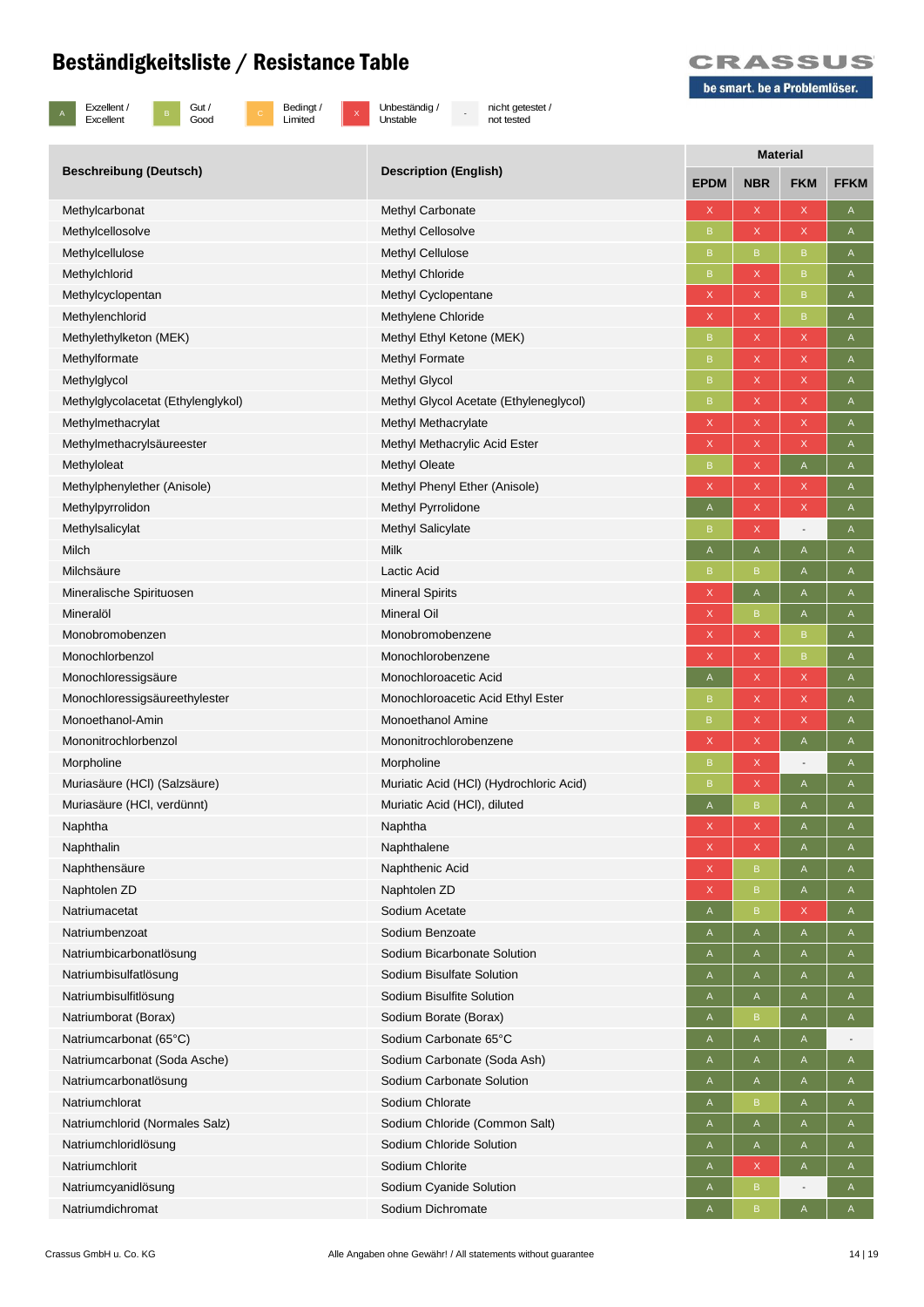

B Gut /<br>Good

c Bedingt /<br>Limited

x Unbeständig /<br>Unstable

- nicht getestet / not tested



| <b>Beschreibung (Deutsch)</b>      | <b>Description (English)</b>             | <b>Material</b> |                                                                       |                                                                       |              |  |
|------------------------------------|------------------------------------------|-----------------|-----------------------------------------------------------------------|-----------------------------------------------------------------------|--------------|--|
|                                    |                                          | <b>EPDM</b>     | <b>NBR</b>                                                            | <b>FKM</b>                                                            | <b>FFKM</b>  |  |
| Natriumfluorid                     | Sodium Fluoride                          | A               | A                                                                     | $\mathsf{A}$                                                          | A            |  |
| Natriumhydroxid                    | Sodium Hydroxide                         | A               | B                                                                     | C.                                                                    | A            |  |
| Natriumhydroxid (65°C)             | Sodium Hydroxide 65°C                    | A               | B                                                                     | $\mathsf{C}$                                                          |              |  |
| Natriumhydroxid (Ätznatron)        | Sodium Hydroxide, Caustic Soda           | A               | B.                                                                    | B                                                                     | A            |  |
| Natriumhydroxid (Ätznatron, 65°C)  | Sodium Hydroxide Caustic Soda 65°C       | A               | B.                                                                    | $\mathbb{C}$                                                          |              |  |
| Natriumhypochloritlösung           | Sodium Hypochlorite Solution             | Α               | B                                                                     | A                                                                     | A            |  |
| Natriumnitrat                      | Sodium Nitrate                           | A               | B.                                                                    | A                                                                     | A            |  |
| Natriumnitrit                      | Sodium Nitrite                           | A               | X                                                                     | A                                                                     | $\mathsf A$  |  |
| Natriumperoxidlösung               | Sodium Peroxide Solution                 | A               | B.                                                                    | A                                                                     | A            |  |
| Natriumphosphat                    | Sodium Phosphate                         | A               | A                                                                     | A                                                                     | Α            |  |
| Natriumsilikatlösung               | Sodium Silicate Solution                 | A               | A                                                                     | A                                                                     | A            |  |
| Natriumsulfatlösung (Glauber-Salz) | Sodium Sulfate Solution (Glauber's Salt) | A               | B                                                                     | B                                                                     | A            |  |
| Natriumsulfhydratlösung            | Sodium Sulfhydrate Solution              | Α               | A                                                                     | A                                                                     | Α            |  |
| Natriumsulfid                      | Sodium Sulfide                           | Α               | B                                                                     | A                                                                     | Α            |  |
| Natriumsulfitlösung                | Sodium Sulfite Solution                  | Α               | A                                                                     | A                                                                     | A            |  |
| Natriumtetraboratlösung            | Sodium Tetraborate Solution              | A               | B                                                                     | $\mathsf{A}% _{\mathsf{A}}^{\prime}=\mathsf{A}_{\mathsf{A}}^{\prime}$ | Α            |  |
| Natriumthiosulfat (Antichlor)      | Sodium Thiosulfate (Antichlor)           | A               | B                                                                     | $\mathsf{A}$                                                          |              |  |
| Neon Gas                           | Neon Gas                                 | A               | A                                                                     | A                                                                     | A            |  |
| Nickelacetat                       | Nickel Acetate                           | A               | B                                                                     | X                                                                     | Α            |  |
| Nickelchlorid                      | <b>Nickel Chloride</b>                   | A               | A                                                                     | A                                                                     | A            |  |
| Nickelnitrat                       | <b>Nickel Nitrate</b>                    | A               | A                                                                     | A                                                                     | Α            |  |
| Nickelsulfat                       | <b>Nickel Sulfate</b>                    | A               | Α                                                                     | A                                                                     | Α            |  |
| Nitrating Säuren                   | <b>Nitrating Acids</b>                   | Α               | X                                                                     | X                                                                     | A            |  |
| Nitro Benzol                       | Nitro Benzene                            | $\mathsf X$     | X                                                                     | X                                                                     | A            |  |
| Nitro Methan                       | Nitro Methane                            | B               | X                                                                     | X                                                                     | A            |  |
| Nitro Propan                       | Nitro Propane                            | B               | X                                                                     | X                                                                     | $\mathsf A$  |  |
| Nitro Toluen                       | Nitro Toluene                            | X               | X                                                                     | X                                                                     | A            |  |
| NitroGlycerin                      | Nitro Glycerin                           | A               | X                                                                     | A                                                                     | A            |  |
| NitroGlycol                        | Nitro Glycol                             | A               | X                                                                     | A                                                                     | Α            |  |
| Nonanol                            | Nonanol                                  | A               | X                                                                     | A                                                                     | A            |  |
| Nussöl                             | Nut Oil                                  | $\mathsf X$     | A                                                                     | A                                                                     | $\mathsf{A}$ |  |
| Octadecane                         | Octadecane                               | $\mathsf X$     | $\mathsf{A}% _{\mathsf{A}}^{\prime}=\mathsf{A}_{\mathsf{A}}^{\prime}$ | $\mathsf A$                                                           | $\mathsf A$  |  |
| Octane                             | Octane                                   | $\mathsf X$     | B                                                                     | $\mathsf A$                                                           | $\mathsf A$  |  |
| Octanol (Octylalkohol)             | Octanol (Octylalcohol)                   | A               | $\mathsf B$                                                           | $\mathsf{A}$                                                          | A            |  |
| Octylalkohol                       | Octylalcohol                             | B               | $\mathsf B$                                                           | $\mathsf A$                                                           | $\mathsf{A}$ |  |
| Octylcresol                        | Octylcresol                              | X               | $\mathbf{C}$                                                          | $\mathsf B$                                                           | A            |  |
| Oktal                              | Octal                                    | $\mathsf B$     | $\mathsf{X}$                                                          | $\mathsf B$                                                           | $\mathsf A$  |  |
| Öl von Terpentin                   | Oil of Turpentine                        | X               | B                                                                     | A                                                                     | A            |  |
| Olefin (roh)                       | Olefin, crude                            | X               | A                                                                     | A                                                                     | $\mathsf{A}$ |  |
| Oleic Alkohol                      | Oleic Alcohol                            | $\mathsf A$     | $\mathsf{A}% _{\mathsf{A}}^{\prime}=\mathsf{A}_{\mathsf{A}}^{\prime}$ | $\mathsf A$                                                           | $\mathsf A$  |  |
| Oleum (Schwefelsäure, 0 bis 50%)   | Oleum (Sulfuric Acid, 0 to 50%)          | A               | X                                                                     | $\mathsf{A}$                                                          | A            |  |
| Olivenöl                           | Olive Oil                                | $\mathsf X$     | A                                                                     | $\mathsf A$                                                           | $\mathsf A$  |  |
| Ölsäure                            | Oleic Acid                               | X               | A                                                                     | $\mathsf A$                                                           | $\mathsf{A}$ |  |
| Ordentliches Fußöl                 | Neats Foot Oil                           | $\sf B$         | $\mathsf A$                                                           | $\mathsf A$                                                           | $\mathsf{A}$ |  |
| Ortho Dichloro Benzol              | Ortho Dichloro Benzene                   | $\mathsf X$     | X                                                                     | A                                                                     | A            |  |
| Oxalsäure                          | Oxalic Acid                              | $\mathsf A$     | B.                                                                    | A                                                                     | A            |  |
| Ozone                              | Ozone                                    | B               | X                                                                     | A                                                                     | $\mathsf{A}$ |  |
| Palmitinsäure                      | Palmitic Acid                            | $\mathcal{C}$   | $\mathsf B$                                                           | $\mathsf A$                                                           | $\mathsf A$  |  |
|                                    |                                          |                 |                                                                       |                                                                       |              |  |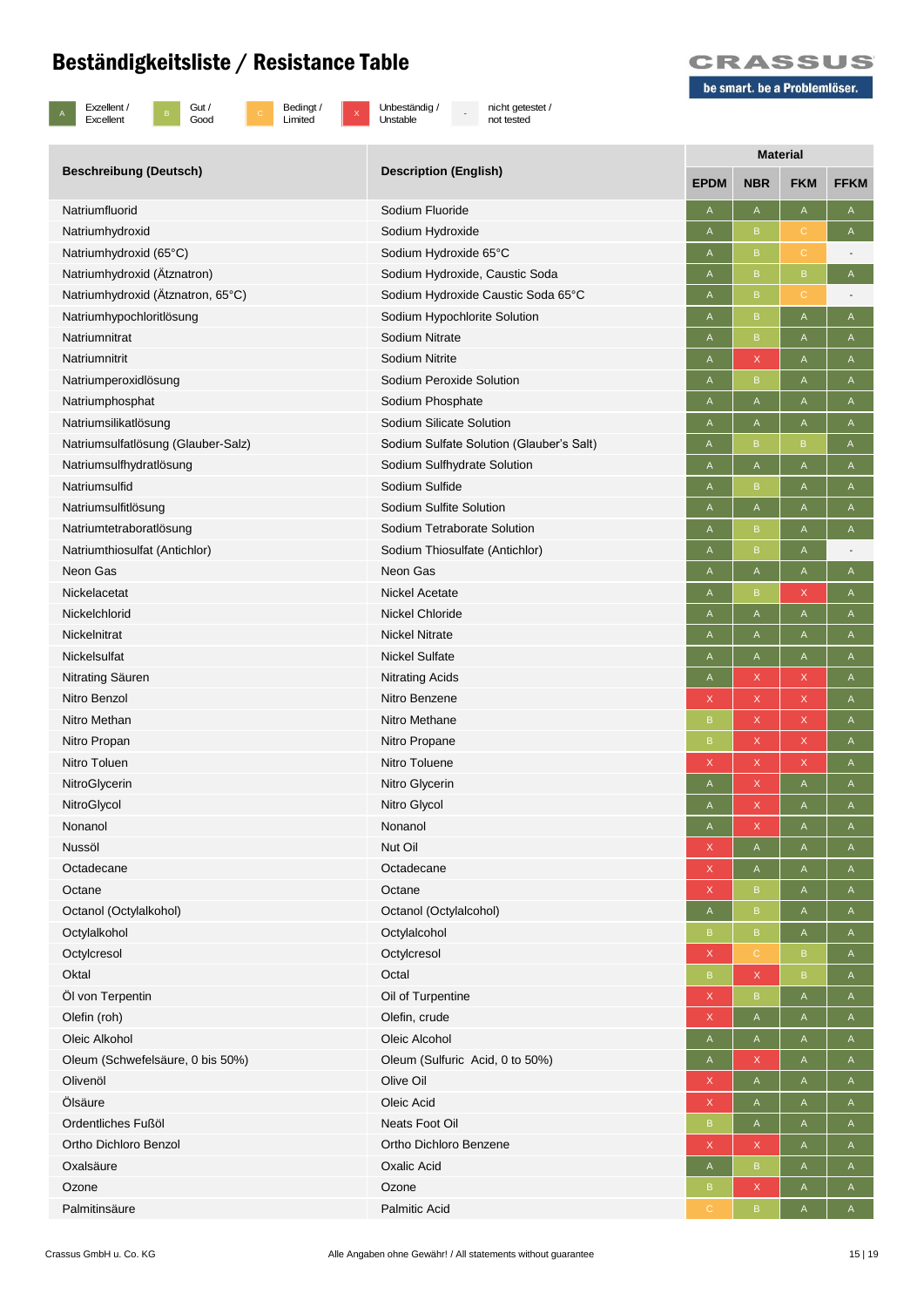

B Gut /<br>Good

c Bedingt /<br>Limited

x Unbeständig /<br>Unstable

- nicht getestet / not tested



| <b>Beschreibung (Deutsch)</b> | <b>Description (English)</b>  | <b>Material</b>           |              |                                                                       |                |  |
|-------------------------------|-------------------------------|---------------------------|--------------|-----------------------------------------------------------------------|----------------|--|
|                               |                               | <b>EPDM</b>               | <b>NBR</b>   | <b>FKM</b>                                                            | <b>FFKM</b>    |  |
| Palmkernöl                    | Palm Kernel Oil               | $\boldsymbol{\mathsf{X}}$ | A            | $\mathsf{A}% _{\mathsf{A}}^{\prime}=\mathsf{A}_{\mathsf{A}}^{\prime}$ | A              |  |
| Palmöl                        | Palm Oil                      | $\mathsf X$               | A            | $\mathsf{A}% _{\mathsf{A}}^{\prime}=\mathsf{A}_{\mathsf{A}}^{\prime}$ | $\mathsf A$    |  |
| Para Dichlorbenzol            | Para Dichloro Benzene         | $\mathsf X$               | X            | $\mathsf{A}% _{\mathsf{A}}^{\prime}=\mathsf{A}_{\mathsf{A}}^{\prime}$ | A              |  |
| Paraffin                      | Paraffin                      | $\boldsymbol{\mathsf{X}}$ | A            | A                                                                     | $\mathsf A$    |  |
| Paraffinöl                    | Paraffin Oil                  | X                         | A            | A                                                                     | A              |  |
| Pektin                        | Pectin                        | $\mathsf A$               | A            | A                                                                     | $\mathsf A$    |  |
| Penta Chloro Diphenyl         | Penta Chloro Diphenyl         | $\mathsf X$               | X            | $\mathbf C$                                                           | $\mathsf A$    |  |
| Penta Chloro Phenol           | Penta Chloro Phenol           | $\mathsf B$               | X            | $\overline{\phantom{a}}$                                              | Α              |  |
| Pentane                       | Pentane                       | X                         | A            | A                                                                     | A              |  |
| Pentanol                      | Pentanol                      | $\mathsf A$               | B            | $\mathsf B$                                                           | $\mathsf A$    |  |
| Perachlorethylen              | Perachloroethylene            | $\mathsf X$               | X            | $\mathsf A$                                                           | $\overline{a}$ |  |
| Perchlorethylen               | Perchloro Ethylene            | X                         | X            | B                                                                     | A              |  |
| Perchlorsäure                 | Perchloric Acid               | B                         | X            | A                                                                     | $\mathsf{A}$   |  |
| Petroleum Ether               | Petroleum Ether               | $\boldsymbol{\mathsf{X}}$ | A            | A                                                                     | A              |  |
| Pflanzliche Öle               | Vegetable Oils                | $\mathsf X$               | A            | A                                                                     | Α              |  |
| Phenol                        | Phenol                        | $\mathsf X$               | X            | $\mathsf B$                                                           | A              |  |
| Phenol (52°C)                 | Phenol 52°C                   | C                         | X            | $\mathsf A$                                                           |                |  |
| Phenyl Hydrazin               | Phenyl Hydrazine              | $\boldsymbol{\mathsf{X}}$ | X            | $\sf{B}$                                                              | A              |  |
| Phenylbenzol                  | Phenyl Benzene                | $\boldsymbol{\mathsf{X}}$ | X            | $\, {\bf B}$                                                          | A              |  |
| Phenylether                   | <b>Phenyl Ether</b>           | X                         | X            | X                                                                     | Α              |  |
| Phosphin                      | Phosphine                     | A                         | X.           | $\mathsf B$                                                           | A              |  |
| Phosphorsäure                 | Phosphoric Acid               | B                         | X            | $\mathsf A$                                                           | $\mathsf A$    |  |
| Phosphorsäure (45%)           | Phosphoric Acid 45%           | A                         | B            | A                                                                     | Α              |  |
| Phosphortrichlorid            | Phosphorous Trichloride       | A                         | X            | A                                                                     | Α              |  |
| Phthalische Anhydrid          | Phthalic Anhydride            | Α                         |              | $\overline{\phantom{a}}$                                              | A              |  |
| Phthalsäure                   | <b>Phthalic Acid</b>          | A                         | B            | $\mathsf B$                                                           | A              |  |
| Picoline (alpha)              | Picoline, alpha               | A                         |              | $\mathsf X$                                                           | $\mathsf A$    |  |
| Pikrinsäure (wässrige Lösung) | Picric Acid, Aqueous Solution | B                         | B            | A                                                                     | A              |  |
| Pinene                        | Pinene                        | $\boldsymbol{\mathsf{X}}$ | B            | A                                                                     | A              |  |
| Piperidin                     | Piperidine                    | $\mathsf X$               | X            | X                                                                     | A              |  |
| Polyvinylacetat               | Polyvinyl Acetates            | A                         |              | X                                                                     | A              |  |
| Propan                        | Propane                       | $\mathsf X$               | A            | $\mathsf A$                                                           | A              |  |
| Propangas                     | Propane Gas                   | $\boldsymbol{\mathsf{X}}$ | $\mathsf{A}$ | A                                                                     |                |  |
| Propanol                      | Propanol                      | $\mathsf A$               | B            | $\mathsf A$                                                           | A              |  |
| Propinylalkohol               | Propinyl Alcohol              | $\mathsf{A}$              | $\mathsf{A}$ | $\mathsf A$                                                           | $\mathsf{A}$   |  |
| Propion Aldehyd               | Propion Aldehyde              | $\mathsf A$               | X            | X                                                                     | $\mathsf A$    |  |
| Propionsäure                  | Propionic Acid                | B                         | $\mathsf{A}$ | A                                                                     | $\mathsf{A}$   |  |
| Propylacetat                  | Propyl Acetate                | $\sf B$                   | X            | X                                                                     | $\mathsf{A}$   |  |
| Propylaceton                  | Propyl Acetone                | $\mathsf{A}$              | X            | X                                                                     | A              |  |
| Propyl-Amin                   | Propyl Amine                  | $\mathsf X$               | X            | X                                                                     | $\mathsf A$    |  |
| Propylen                      | Propylene                     | X                         | X            | $\mathsf A$                                                           | A              |  |
| Propylendichlorid             | Propylene Dichloride          | $\mathsf X$               | $\mathsf{X}$ | $\overline{\phantom{a}}$                                              | A              |  |
| Propylenglykol                | Propylene Glycol              | $\mathsf A$               | A            | $\mathsf A$                                                           | $\mathsf{A}$   |  |
| Propylenoxid                  | Propylene Oxide               | B                         | X            | X                                                                     | $\mathsf{A}$   |  |
| Propylnitrat                  | Propyl Nitrate                | $\mathsf{A}$              | X            | X                                                                     | $\mathsf{A}$   |  |
| Pyridin                       | Pyridine                      | B                         | X            | $\mathsf B$                                                           | $\mathsf A$    |  |
| Pyrrole                       | Pyrrole                       | $\mathsf X$               | X            | $\mathsf X$                                                           | $\mathsf A$    |  |
| Quecksilber                   | Mercury                       | A                         | A            | A                                                                     | A              |  |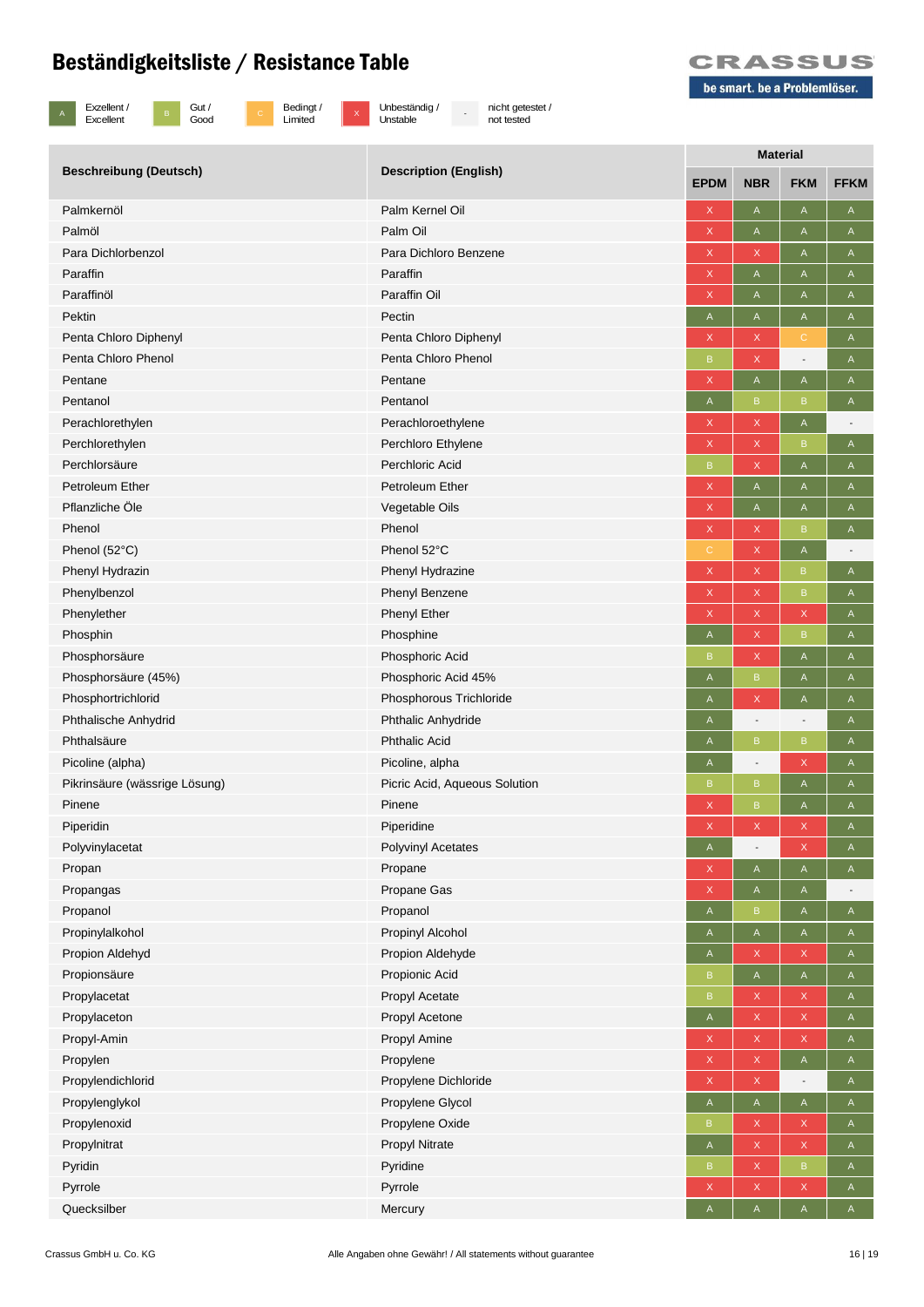

B Gut /<br>Good

c Bedingt /<br>Limited

 $\overline{x}$  Unbeständig / Unstable

- nicht getestet / not tested



|                                         |                                         | <b>Material</b> |                          |                          |                          |
|-----------------------------------------|-----------------------------------------|-----------------|--------------------------|--------------------------|--------------------------|
| <b>Beschreibung (Deutsch)</b>           | <b>Description (English)</b>            | <b>EPDM</b>     | <b>NBR</b>               | <b>FKM</b>               | <b>FFKM</b>              |
| Quecksilberchloridlösung                | <b>Mercuric Chloride Solution</b>       | A               | A                        | $\mathsf A$              | A                        |
| Quecksilbernitrat                       | <b>Mercury Nitrate</b>                  | A               | A                        |                          | A                        |
| Rapsöl                                  | Rapeseed Oil                            | X               | B                        | $\mathsf A$              | A                        |
| Reinigungslösungen                      | <b>Detergent Solutions</b>              | A               | A                        | $\mathsf B$              |                          |
| Rindertalg                              | <b>Beef Tallow</b>                      | X               | Α                        | Α                        | A                        |
| Rizinusöl                               | Castor Oil                              | B               | A                        | A                        | A                        |
| Rohöl                                   | Crude Oil                               | X               | B                        | $\mathsf A$              | A                        |
| Rohrzucker-Saft                         | Cane Sugar Sap                          | A               | Α                        | Α                        | A                        |
| Rosin (Kolophonie)                      | Rosin (Colophony)                       | A               | Α                        | Α                        | A                        |
| Röstgas (trocken)                       | Roast Gas (dry)                         | Α               | A                        | A                        | A                        |
| Saccharosesaft                          | Sucrose Sap                             | A               | Α                        | Α                        | A                        |
| Salicylsäure                            | Salicylic Acid                          | A               | $\sf{B}$                 | A                        | A                        |
| Salpetersäure (10%, 79°C)               | Nitric Acid 10% 79°C                    | С               | X                        | X                        |                          |
| Salpetersäure (30% bis 70%)             | Nitric Acid 30% to 70%                  | X               | $\mathsf X$              | $\mathsf C$              |                          |
| Salpetersäure (dämpfen)                 | Nitric Acid, fuming                     | X               | $\mathsf X$              | $\sf{B}$                 | A                        |
| Salpetersäure (konzentriert)            | Nitric Acid, concentrated               | X               | X                        | $\sf{B}$                 | $\mathsf A$              |
| Salpetersäure (roter Rauch)             | Nitric Acid, Red Fuming                 | X.              | X                        | X                        |                          |
| Salzsäure (100%)                        | Hydrochloric Acid 100%                  | C.              | $\overline{\phantom{a}}$ | С                        |                          |
| Salzsäure (37%, 52°C)                   | Hydrochloric Acid 37% 52°C              | B               | $\mathbf C$              | $\mathsf A$              |                          |
| Salzsäure (Muriatic Acid, 37%)          | Hydrochlorique Acid (Muriatic Acid) 37% | B.              | X                        | A                        | A                        |
| Salzwasser 62°C                         | Water, Salt 62°C                        | A               | $\mathsf C$              | Α                        | A                        |
| Sauerstoff (kalt)                       | Oxygen, Cold                            | A               | $\sf{B}$                 | A                        |                          |
| Schmieröle                              |                                         | X               | $\mathsf A$              |                          |                          |
|                                         | <b>Lubricating Oils</b>                 | B               |                          | $\mathsf A$              |                          |
| Schwarzlauge                            | <b>Black Liquor</b><br>Sulfur           |                 | B                        | B                        | A                        |
| Schwefel                                |                                         | A               | X                        | A                        | A                        |
| Schwefelchlorid                         | <b>Sulfur Chloride</b>                  | Χ               | X                        | A                        | A                        |
| Schwefeldioxid (gasförmig)              | Sulfur Dioxide, gaseous                 | A               | X                        | X                        | A                        |
| Schwefeldioxid (SO2)                    | Sulfur Dioxide (SO2)                    | Α               | X                        | $\sf{B}$                 | A                        |
| Schwefeldioxid Flüssigkeit (wasserfrei) | Sulfur Dioxide Liquid (anhydrous)       | Α               | X                        | X                        | A                        |
| Schwefelhexafluorid (SF6)               | Sulfur Hexafluoride (SF6)               | A               | $\sf{B}$                 | $\sf{B}$                 | $\mathsf A$              |
| Schwefelsäure                           | Sulfurous Acid                          | B.              | $\overline{a}$           | A                        | A                        |
| Schwefelsäure (0 bis 50%)               | Sulfuric Acid (0 to 50%)                | $\mathsf B$     | X                        | $\sf{B}$                 | A                        |
| Schwefelsäure (25% / 50%, 38°C)         | Sulphuric Acid, 25%/50% 38°C            |                 | X                        | $\overline{\phantom{a}}$ |                          |
| Schwefelsäure (25%, 65°C)               | Sulphuric Acid, 25% 65°C                | $\mathsf B$     | X                        | A                        |                          |
| Schwefelsäure (rauchend)                | Sulphuric Acid, Fuming                  | X               | X                        | X                        | $\overline{\phantom{a}}$ |
| Schwefelsäure (verdünnt)                | Sulfuric Acid, diluted                  | A               | $\, {\bf B}$             | $\mathsf A$              | A                        |
| Schwefelwasserstoff                     | Hydrogen Sulfide                        | C.              | X                        | X                        | A                        |
| Seifenlösung                            | Soap Solution                           | A               | A                        | $\mathsf A$              | A                        |
| Silbercyanidlösung                      | Silver Cyanide Solution                 | X               | X                        | $\mathsf A$              | A                        |
| Silbernitrat                            | <b>Silver Nitrate</b>                   | A               | B                        | Α                        | A                        |
| Silbersalze                             | <b>Silver Salts</b>                     | A               | A                        | A                        | A                        |
| Siliciumdioxid                          | Silicon Dioxide                         | A               | A                        | A                        | A                        |
| Silikonfett                             | Silcone Grease                          | A               | Α                        | Α                        | A                        |
| Silikonöl                               | Silicone Oil                            | A               | A                        | A                        | A                        |
| Skydrol (Hydraulikflüssigkeiten)        | Skydrol Hydraulic Fluids                | A               | X                        | B                        |                          |
| Skydrol 500                             | Skydrol 500                             | A               | X                        | X                        | A                        |
| Skydrol 7000                            | Skydrol 7000                            | A               | X                        | B                        | $\mathsf{A}$             |
| Soda (Natriumcarbonat)                  | Soda (Sodium Carbonate)                 | A               | $\mathsf A$              | $\mathsf A$              | A                        |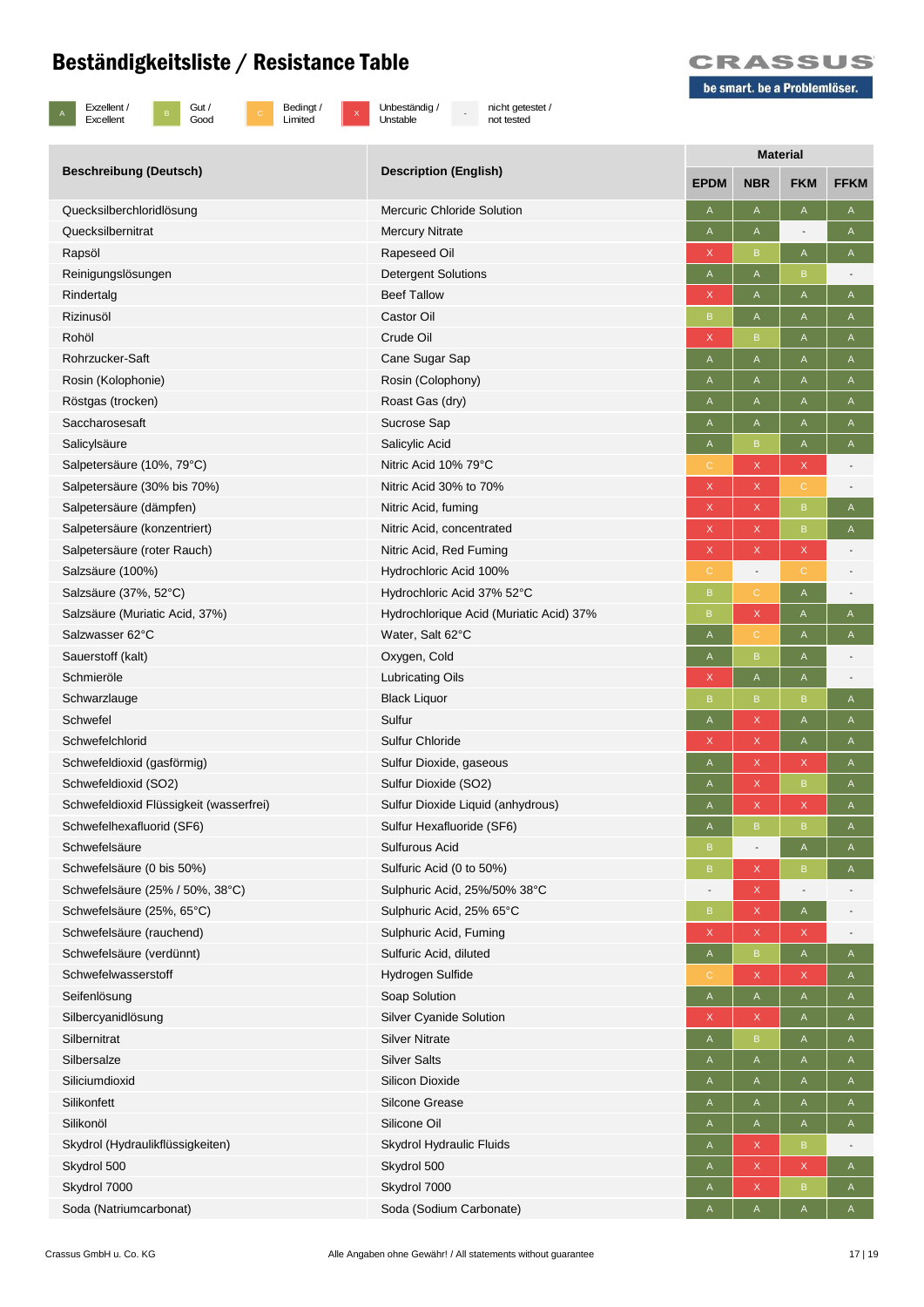



c Bedingt /<br>Limited

x Unbeständig /<br>Unstable

- nicht getestet / not tested



|                                | <b>Description (English)</b>     | <b>Material</b>           |                          |                          |              |  |
|--------------------------------|----------------------------------|---------------------------|--------------------------|--------------------------|--------------|--|
| <b>Beschreibung (Deutsch)</b>  |                                  | <b>EPDM</b>               | <b>NBR</b>               | <b>FKM</b>               | <b>FFKM</b>  |  |
| Sojabohnenöl                   | Soy Bean Oil                     | $\mathsf X$               | A                        | $\mathsf A$              |              |  |
| Spermacetin                    | Spermacetin                      | X                         | A                        | Α                        | A            |  |
| Spermaöl                       | Sperm Oil                        | $\sf B$                   | A                        | A                        | $\mathsf A$  |  |
| Stärke                         | <b>Starch</b>                    | A                         | Α                        | Α                        | Α            |  |
| Stearinsäure                   | <b>Stearic Acid</b>              | B                         | B                        | A                        | A            |  |
| Stickstoffgas                  | Nitrogen Gas                     | A                         | $\mathsf{A}$             | $\mathsf A$              | A            |  |
| Stickstofftetroxid             | Nitrogen Tetroxide               | $\mathsf X$               | X                        | $\mathsf X$              |              |  |
| Stoddard Lösungsmittel         | <b>Stoddard Solvent</b>          | $\mathsf X$               | A                        | $\mathsf A$              | $\mathsf A$  |  |
| Styrol                         | Styrene                          | $\mathsf X$               | X                        | A                        | A            |  |
| Talg                           | <b>Tallow</b>                    | $\sf B$                   | A                        | A                        | A            |  |
| Talkum                         | Talcum                           | A                         | A                        | A                        | $\mathsf A$  |  |
| Tannenöl                       | Fir Oil                          | $\boldsymbol{\mathsf{X}}$ | B                        | A                        | Α            |  |
| Tannine                        | Tannins                          | B                         | B                        | A                        | A            |  |
| Teer                           | Tar                              | $\mathsf X$               | X                        | $\sf{B}$                 | A            |  |
| Terpentin                      | Turpentine                       | $\mathsf X$               | A                        | $\sf A$                  | $\mathsf A$  |  |
| Tetrachlorethan                | Tetrachloroethane                | X                         | X                        | B                        | A            |  |
| Tetrachlorethylen              | Tetrachloroethylene              | $\mathsf X$               | X                        | A                        | A            |  |
| Tetrachlormethan               | Tetrachloromethane               | X                         | X                        | A                        | A            |  |
| Tetraethyl-Blei                | <b>Tetraethyl Lead</b>           | $\boldsymbol{\mathsf{X}}$ | B                        | A                        | Α            |  |
| Tetrahydrofuran                | Tetrahydrofuran                  | $\mathsf X$               | X                        | X                        | A            |  |
| Thionylchlorid                 | <b>Thionyl Chloride</b>          | B                         | X                        | $\mathsf A$              | A            |  |
| Thiophen                       | Thiophene                        | $\mathsf X$               | X                        | $\mathsf X$              | $\mathsf A$  |  |
| <b>Tierische Fette</b>         | <b>Animal Fats</b>               | B                         | A                        | $\mathsf A$              | A            |  |
| Tinte                          | Ink                              | $\mathsf A$               | A                        | $\, {\bf B}$             | $\mathsf A$  |  |
| Titantetrachlorid              | <b>Titanium Tetrachloride</b>    | B                         | B                        | $\, {\bf B}$             | A            |  |
| Toluene (Toluol)               | Toluene (Toluol)                 | $\boldsymbol{\mathsf{X}}$ | X                        | $\sf{B}$                 | $\mathsf A$  |  |
| Transformatoröl                | <b>Transformer Oil</b>           | X                         | B                        | A                        | A            |  |
| Triacetin (Glycerintriacetat)  | Triacetin (Glycerine Triacetate) | $\mathsf A$               | B                        | $\mathsf X$              | Α            |  |
| Triarylphosphat                | <b>Triaryl Phosphate</b>         | A                         | X                        | A                        | A            |  |
| <b>Tributoxy Ethylphosphat</b> | <b>Tributoxy Ethyl Phosphate</b> | B                         | X                        | $\mathsf B$              | A            |  |
| <b>Tributyl Marcaptane</b>     | <b>Tributyl Marcaptane</b>       | $\mathsf X$               | X                        | A                        | $\mathsf{A}$ |  |
| Tributylphosphat               | <b>Tributyl Phosphate</b>        | $\mathsf B$               | X                        | $\mathsf X$              | A            |  |
| Trichlorbenzol                 | <b>Trichloro Benzene</b>         | $\mathsf X$               |                          | $\mathsf A$              | $\mathsf A$  |  |
| Trichloressigsäure             | <b>Trichloroacetic Acid</b>      | $\mathsf B$               | $\mathsf B$              | X                        | A            |  |
| Trichlor-Ethan                 | <b>Trichloro Ethane</b>          | $\mathsf{C}$              | X                        | $\mathsf A$              | A            |  |
| Trichlorethylen                | <b>Trichloro Ethylene</b>        | C                         | X                        | B                        | A            |  |
| Trichlor-Ethylphosphat         | Trichloro Ethyl Phosphate        |                           | X                        | $\mathsf X$              | A            |  |
| Tricresylphosphat              | <b>Tricresyl Phosphate</b>       | B                         | X                        | $\sf B$                  | $\mathsf A$  |  |
| Triethanolamin                 | Triethanolamine                  | $\mathsf A$               | $\overline{\phantom{a}}$ | $\overline{\phantom{a}}$ | A            |  |
| <b>Triethyl Boran</b>          | <b>Triethyl Borane</b>           |                           |                          | $\mathsf A$              | $\mathsf A$  |  |
| Triethylaluminium              | Triethylaluminium                | X                         | $\overline{\phantom{a}}$ | $\, {\bf B}$             | A            |  |
| Triethylglycol                 | <b>Triethyl Glycol</b>           | A                         | $\mathsf{A}$             | $\mathsf{A}$             | $\mathsf{A}$ |  |
| Trifluor-Ethan                 | <b>Trifluoro Ethane</b>          | X                         | X                        | A                        | A            |  |
| Tri-Iso-Propylbenzol           | Tri-Iso-Propyl Benzene           | $\mathsf X$               | A                        | A                        |              |  |
| Trinatriumphosphatlösung       | Trisodium Phosphate Solution     | A                         | A                        | A                        | A            |  |
| Trinitrotoluen (TNT)           | Trinitrotoluene (TNT)            | X                         | X                        | $\sf{B}$                 | A            |  |
| Trioctylphosphat               | <b>Trioctyl Phosphate</b>        | $\mathsf A$               | X                        | $\mathsf B$              | $\mathsf A$  |  |
| Vaseline                       | Vaseline                         | X                         | A                        | A                        | $\mathsf{A}$ |  |